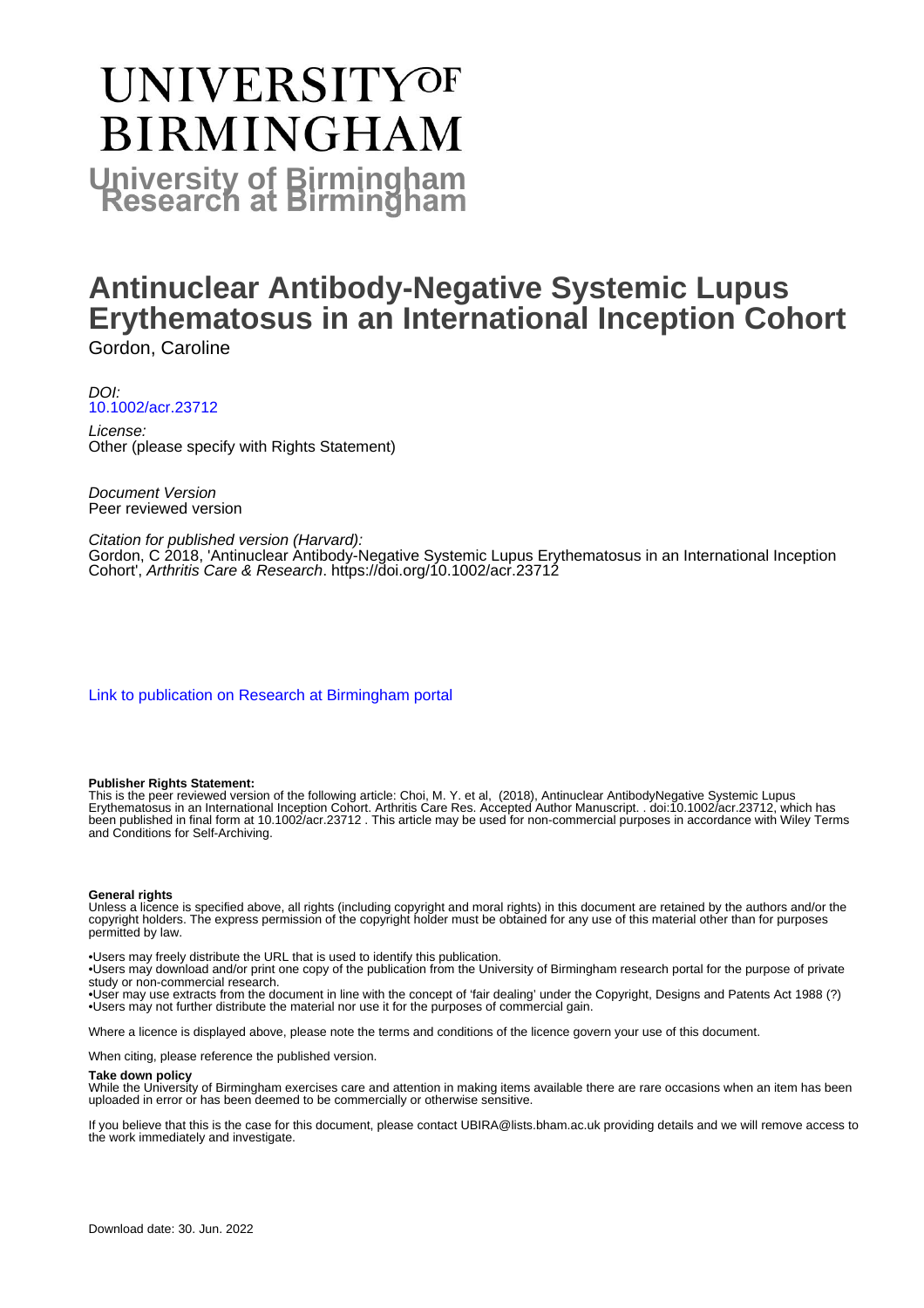DR. MAY Y CHOI (Orcid ID : 0000-0003-3760-2737)

DR. MICHELLE A PETRI (Orcid ID : 0000-0003-1441-5373)

Article type : Original Article

**Antinuclear Antibody-Negative Systemic Lupus Erythematosus in an International Inception Cohort** 

**Running Head: ANA-Negative SLE** 

 $^1$ May Y. Choi MD;  $^1$ Ann E. Clarke MD, MSc;  $^2$ Yvan St. Pierre MSc;  $^3$ John G. Hanly MD;  $^4$ Murray B. Urowitz MD; <sup>5</sup>Juanita Romero-Diaz MD, MS; <sup>6</sup>Caroline Gordon MD; <sup>7</sup>Sang-Cheol Bae MD, PhD, MPH;  ${}^{8}$ Sasha Bernatsky MD, PhD;  ${}^{9}$ Daniel J Wallace MD;  ${}^{10}$ Joan T. Merrill MD;  ${}^{11}$ David A. Isenberg MD; <sup>11</sup>Anisur Rahman PhD; <sup>12</sup>Ellen M. Ginzler MD, MPH; <sup>13</sup>Michelle Petri MD, MPH; <sup>14</sup>Ian N. Bruce MD; <sup>15</sup>Mary A. Dooley MD, MPH;, Paul R. Fortin<sup>16</sup> MD, MPH; <sup>4</sup>Dafna D. Gladman MD; <sup>17</sup>Jorge Sanchez-Guerrero MD, MS; <sup>18</sup>Kristjan Steinsson MD, PhD; <sup>19</sup>Rosalind Ramsey-Goldman MD, DrPh; <sup>20</sup>Munther A. Khamashta MD, PhD; <sup>21</sup>Cynthia Aranow MD; <sup>22</sup>Graciela S. Alarcón MD, MPH; <sup>23</sup>Susan Manzi MD. MPH; <sup>24</sup>Ola Nived MD, PhD; <sup>25</sup>Asad A. Zoma MBChB; <sup>26</sup>Ronald F. van Vollenhoven MD, PhD; <sup>27</sup>Manuel Ramos-Casals MD, PhD; <sup>28</sup>Guillermo Ruiz-Irastorza MD, PhD; <sup>29</sup>S. Sam Lim MD, MPH; <sup>30</sup>Kenneth C. Kalunian MD; <sup>31</sup>Murat Inanc MD; <sup>32</sup>Diane L. Kamen MD, MSCR; <sup>33</sup>Christine A. Peschken MD, MSc;  $34$ Soren Jacobsen MD, DMSc;  $35$ Anca Askanase MD, MPH;  $36$ Thomas Stoll MD;  $37$ Jill Buyon MD;  $^{38}$ Michael Mahler PhD,  $^{1}$ Marvin J. Fritzler PhD, MD.

This article has been accepted for publication and undergone full peer review but has not been through the copyediting, typesetting, pagination and proofreading process, which may lead to differences between this version and the Version of Record. Please cite this article as doi: 10.1002/acr.23712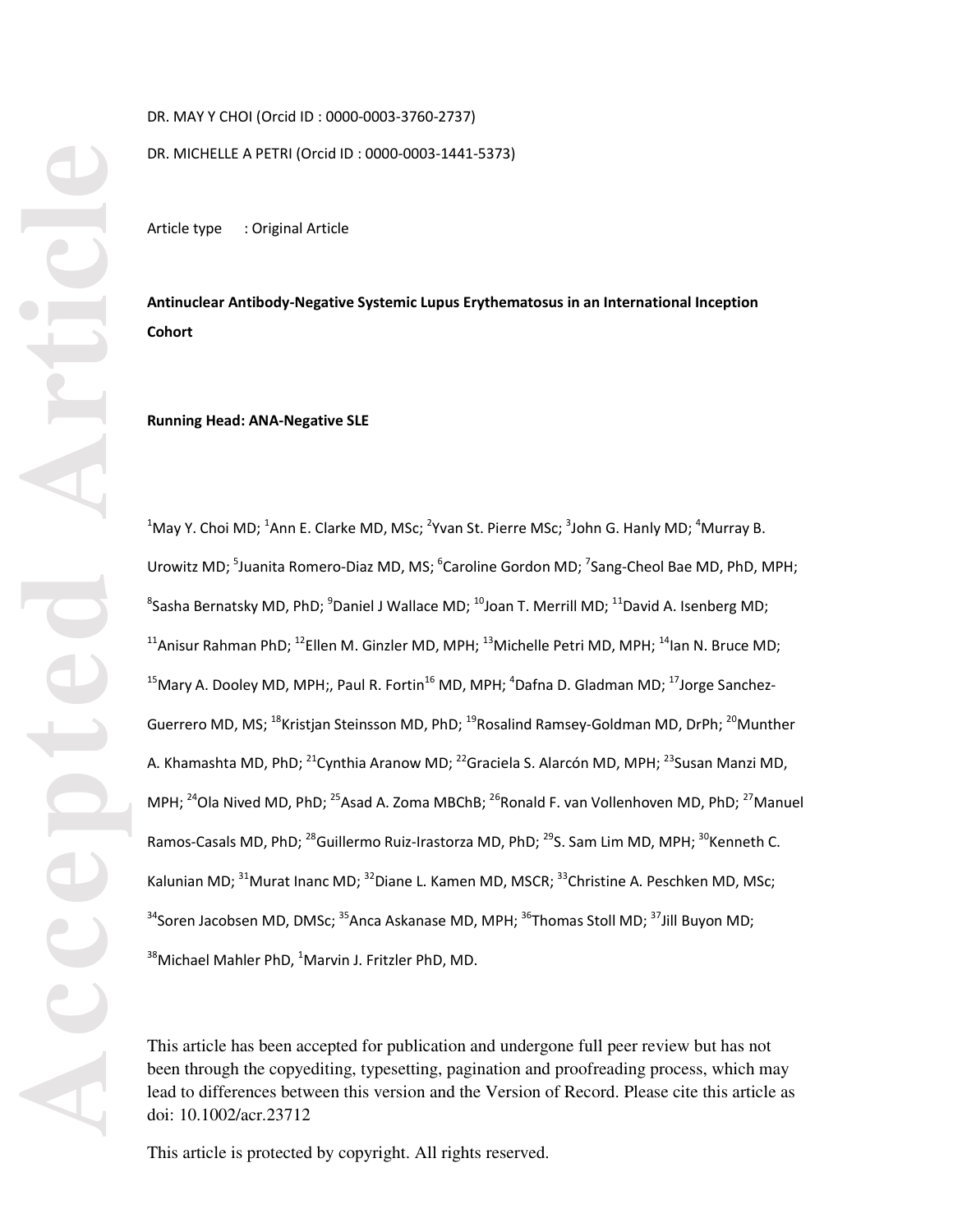<sup>1</sup>University of Calgary, Cumming School of Medicine, <sup>2</sup>Research Institute of the McGill University Health Centre; <sup>3</sup>Division of Rheumatology, Department of Medicine and Department of Pathology, Queen Elizabeth II Health Sciences Centre and Dalhousie University, Halifax, Nova Scotia, Canada; 4 Lupus Program, Centre for Prognosis Studies in The Rheumatic Disease and Krembil Research Institute, Toronto Western Hospital, University of Toronto, Toronto, Ontario, Canada; <sup>5</sup>Instituto Nacional de Ciencias Médicas y Nutrición, Mexico City, Mexico; <sup>6</sup>Rheumatology Research Group, Institute of Inflammation and Ageing, College of Medical and Dental Sciences, University of Birmingham, Birmingham, UK; <sup>7</sup>Department of Rheumatology, Hanyang University Hospital for Rheumatic Diseases, Seoul, Korea; <sup>8</sup>Divisions of Rheumatology and Clinical Epidemiology, McGill University Health Centre; <sup>9</sup>Cedars-Sinai/David Geffen School of Medicine at UCLA, Los Angeles, CA, USA; <sup>10</sup>Department of Clinical Pharmacology, Oklahoma Medical Research Foundation, Oklahoma City, OK, USA; <sup>11</sup>Centre for Rheumatology, Department of Medicine, University College London, UK;  $12$ Department of Medicine, SUNY Downstate Medical Center, Brooklyn, NY, USA;  $13$ Division of Rheumatology, Johns Hopkins University School of Medicine, Baltimore, MD, USA; <sup>14</sup>Arthritis Research UK Centre for Epidemiology, Centre for Musculoskeletal Research, Faculty of Biology, Medicine and Health, The University of Manchester; and NIHR Manchester Biomedical Research Centre, Central Manchester University Hospitals NHS Foundation Trust, Manchester Academic Health Science Centre; Manchester, UK; <sup>15</sup>Thurston Arthritis Research Center, University of North Carolina, Chapel Hill, NC, USA; <sup>16</sup>Division of Rheumatology, CHU de Québec - Université Laval, Québec City, Canada; 17Mount Sinai Hospital and University Health Network, University of Toronto, Canada, <sup>18</sup>Center for Rheumatology Research, Landspitali University hospital, Reykjavik, Iceland; <sup>19</sup>Northwestern University and Feinberg School of Medicine, Chicago, IL, USA; <sup>20</sup>Lupus Research Unit, The Rayne Institute, St Thomas' Hospital, King's College London School of Medicine, UK, London, UK; <sup>21</sup>Feinstein Institute for Medical Research, Manhasset, NY, USA;  $^{22}$ Department of Medicine, University of Alabama at Birmingham, Birmingham, AL, USA; <sup>23</sup>Allegheny Health Network, Pittsburgh Pennsylvania; <sup>24</sup>Department of Rheumatology, University Hospital Lund, Lund, Sweden; <sup>25</sup>Lanarkshire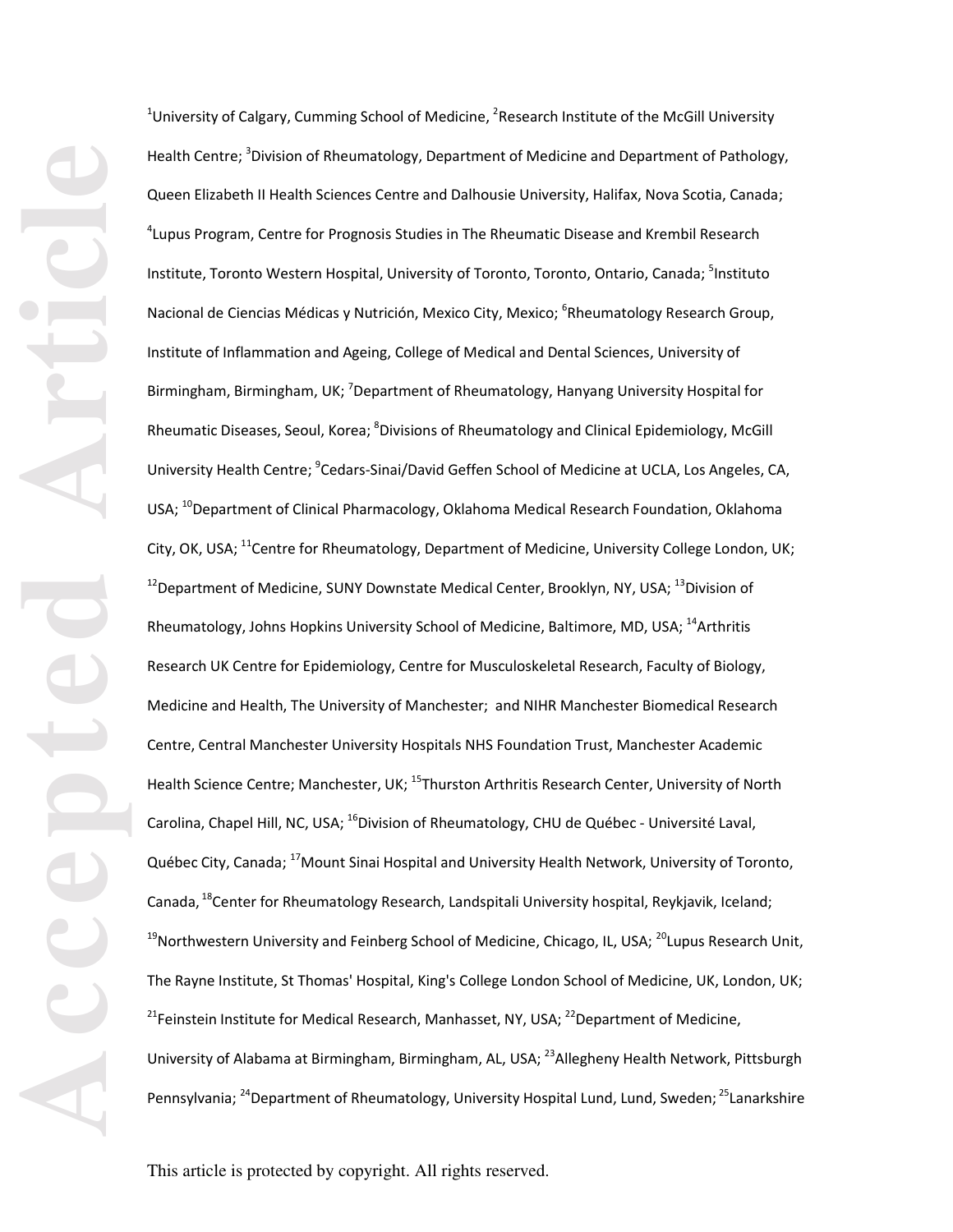Centre for Rheumatology, Hairmyres Hospital, East Kilbride, Scotland UK; <sup>26</sup>University of Amsterdam, Rheumatology & Immunology Center, Amsterdam, Noord-Holland, NL;<sup>27</sup>Josep Font Autoimmune Diseases Laboratory, IDIBAPS, Department of Autoimmune Diseases, Hospital Clínic, Barcelona, Spain; <sup>28</sup>Autoimmune Diseases Research Unit, Department of Internal Medicine, BioCruces Health Research Institute, Hospital Universitario Cruces, University of the Basque Country, Barakaldo, Spain; <sup>29</sup>Emory University School of Medicine, Division of Rheumatology, Atlanta, Georgia, USA; <sup>30</sup>UCSD School of Medicine, La Jolla, CA, USA;<sup>31</sup>Division of Rheumatology, Department of Internal Medicine, Istanbul Medical Faculty, Istanbul University, Istanbul, Turkey; <sup>32</sup>Medical University of South Carolina, Charleston, South Carolina, USA; <sup>33</sup>University of Manitoba, Winnipeg, Manitoba, Canada; <sup>34</sup>Department of Rheumatology, Rigshospitalet, Copenhagen University Hospital, Blegdamsvej 9, 2100, Copenhagen, Denmark; <sup>35</sup>Hospital for Joint Diseases, NYU, Seligman Centre for Advanced Therapeutics, New York NY; <sup>36</sup>Department of Rheumatology, Kantousspital, Schaffhausen, Switzerland; <sup>37</sup>New York University School of Medicine, New York, US; <sup>38</sup>Inova Diagnostics Inc., San Diego, CA, USA.

#### **Corresponding Author and Reprint Requests:**

Ann E. Clarke MD, MSc

Division of Rheumatology, Cumming School of Medicine, University of Calgary

3330 Hospital Dr NW

Calgary, Alberta, CANADA T2N 4N1

**Phone:** +1 (403) 220-8737

**Fax:** 403-210-8165

**Email:** aeclarke@ucalgary.ca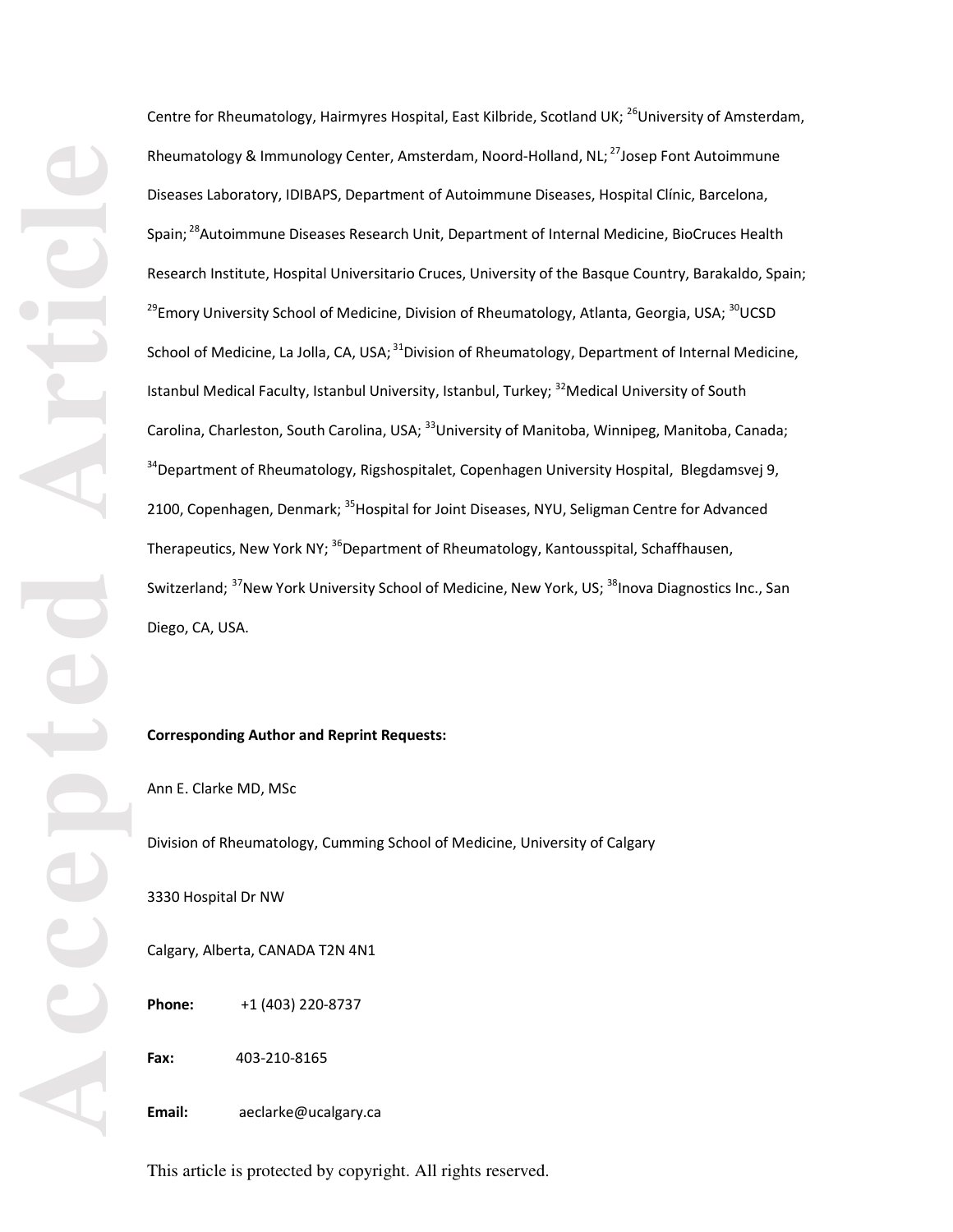# **Disclosure:**

Dr. Ann Clarke has received consulting fees from AstraZeneca/MedImmune, Bristol-Myers Squibb, and Exagen Diagnostics (less than 10,000 each).

Dr. Gordon has received consulting fees, speaking fees, and/or honoraria from Eli Lilly, UCB, GlaxoSmithKline, Merck Serono and BMS (less than \$10,000 each) and grants from UCB. Grants from UCB were not to Dr. Gordon but to Sandwell and West Birmingham Hospitals NHS Trust.

Dr. Ginzler has paid consultation with investment analysts Guidepoint Global Gerson Lerman Group.

Dr. Bruce has received consulting fees, speaking fees, and/or honoraria from Eli Lilly, UCB, Roche, Merck Serono, MedImmune (less than \$10,000 each) and grants from UCB, Genzyme Sanofi, and GlaxoSmithKline.

Dr. Dafna Gladman received consulting fees, speaking fees, and/or honoraria from GlaxoSmithKline (less than \$10,000).

Dr. Kalunian has received grants from UCB, Human Genome Sciences/GlaxoSmithKline, Takeda, Ablynx, Bristol-Myers Squibb, Pfizer, and Kyowa Hakko Kirin, and has received consulting fees from Exagen Diagnostics, Genentech, Eli Lilly, Bristol-Myers Squibb, and Anthera (less than \$10,000 each).

Dr. Mahler is an employee of Inova Diagnostics Inc., a company that manufactures and sells autoantibody assays.

Dr. Fritzler is a consultant to Inova Diagnostics Inc. (San Diego, CA USA), Werfen International (Barcelona, Spain) and Alexion Canada (less than \$10,000).

The remainder of the authors have no disclosures.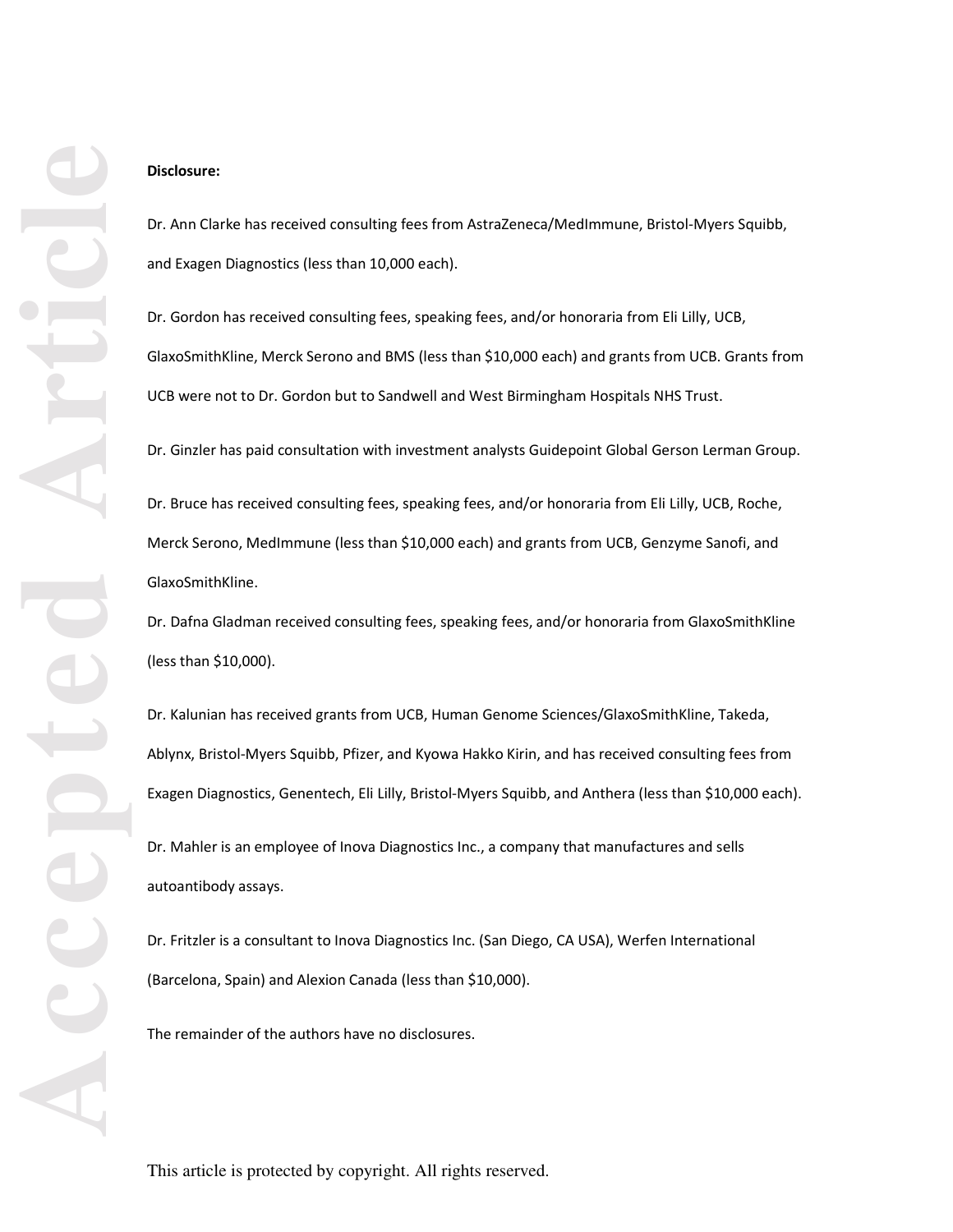#### **Grant support:**

Dr. Clarke holds The Arthritis Society Research Chair in Rheumatic Diseases at the University of Calgary.

Dr. Hanly's work was supported by the Canadian Institutes of Health Research (research grant MOP-88526).

Dr. Caroline Gordon's work was supported by Lupus UK, Sandwell and West Birmingham Hospitals NHS Trust and the NIHR /Wellcome Trust Clinical Research Facility in Birmingham.

Dr. Sang-Cheol Bae's work was supported by the Korea Healthcare technology R & D project, Ministry for Health and Welfare, Republic of Korea (A120404).

The Montreal General Hospital Lupus Clinic is partially supported by the Singer Family Fund for Lupus Research.

Dr. Rahman and Dr. Isenberg are supported by the National Institute for Health Research University College London Hospitals Biomedical Research Centre.

The Hopkins Lupus Cohort is supported by NIH Grants AR043727 and AR069572

Dr. Paul R. Fortin presently holds a tier 1 Canada Research Chair on Systemic Autoimmune Rheumatic Diseases at Université Laval, and part of this work was done while he was still holding a Distinguished Senior Investigator of The Arthritis Society.

Dr. Bruce is an NIHR Senior Investigator and is funded by Arthritis Research UK, the National Institute for Health Research Manchester Biomedical Research Centre and the NIHR/Wellcome Trust Manchester Clinical Research Facility. The views expressed in this publication are those of the author(s) and not necessarily those of the NHS, the National Institute for Health Research or the Department of Health.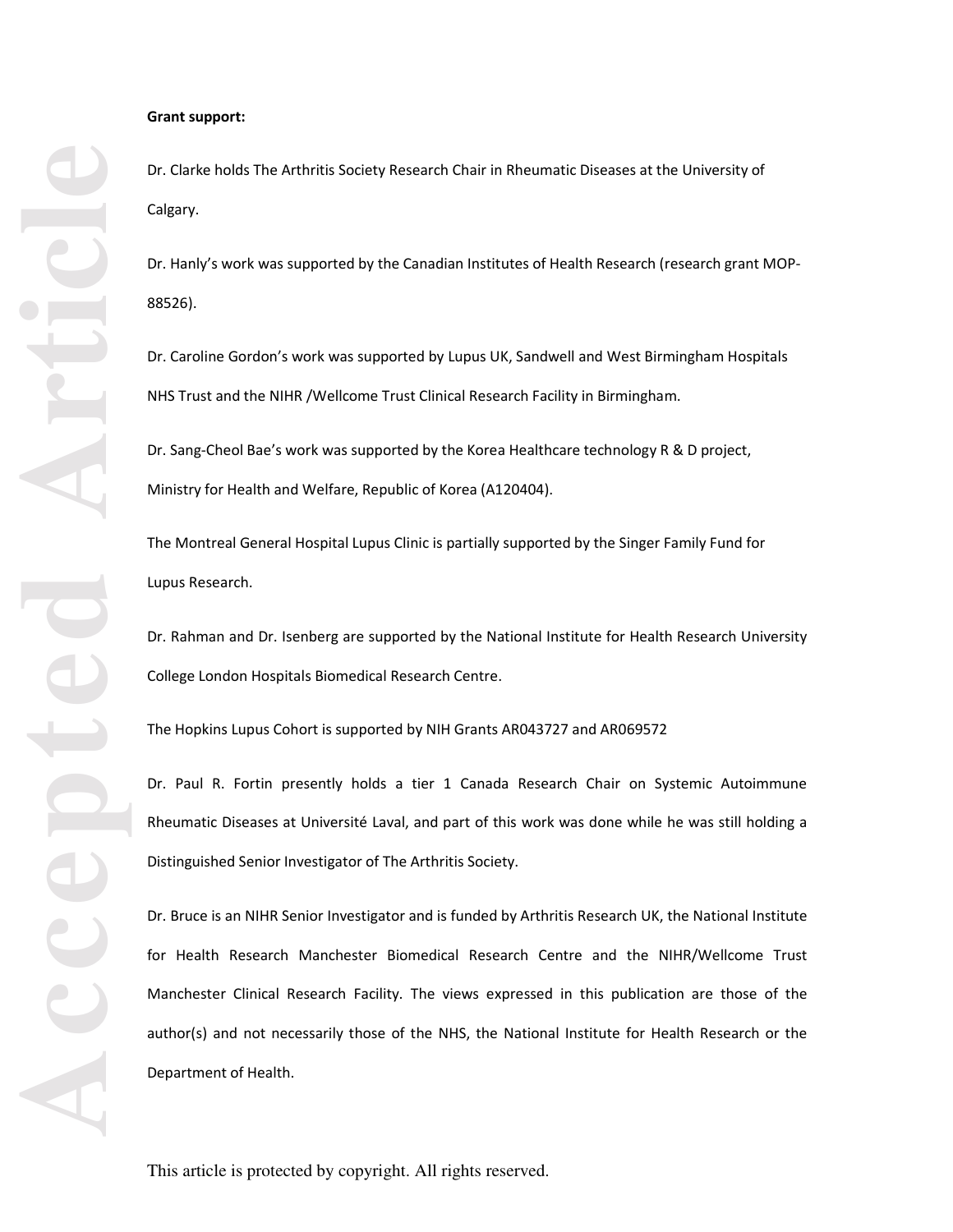Dr. Soren Jacobsen is supported by the Danish Rheumatism Association (A1028) and the Novo Nordisk Foundation (A05990).

Dr. Ramsey-Goldman's work was supported by the NIH (grants 1U54TR001353 formerly 8UL1TR000150 and UL-1RR-025741, K24-AR-02318, and P60AR064464 formerly P60-AR-48098).

Dr. Mary Anne Dooley's work was supported by the NIH grant RR00046.

Dr. Ruiz-Irastorza is supported by the Department of Education, Universities and Research of the Basque Government.

Dr. Susan Manzi is supported by grants R01 AR046588 and K24 AR002213

## **Acknowledgements:**

The authors are grateful for the technical assistance of Ms. Haiyan Hou and Meifeng Zhang (Mitogen Advanced Diagnostics, University of Calgary).

## **ABSTRACT**

**Objectives:** The spectrum of antinuclear antibodies (ANA) is changing to include both nuclear staining as well as cytoplasmic and mitotic cell patterns (CMPs) and accordingly a change in terminology to anti-cellular antibodies. This study examined the prevalence of indirect immunofluorescence (IIF) anti-cellular antibody staining using the Systemic Lupus International Collaborating Clinics inception cohort.

**Methods:** Anti-cellular antibodies were detected by IIF on HEp-2000 substrate utilizing the baseline serum. Three serological subsets were examined: 1) ANA-positive (presence of either nuclear or mixed nuclear/CMP staining), 2) anti-cellular antibody-negative (absence of any intracellular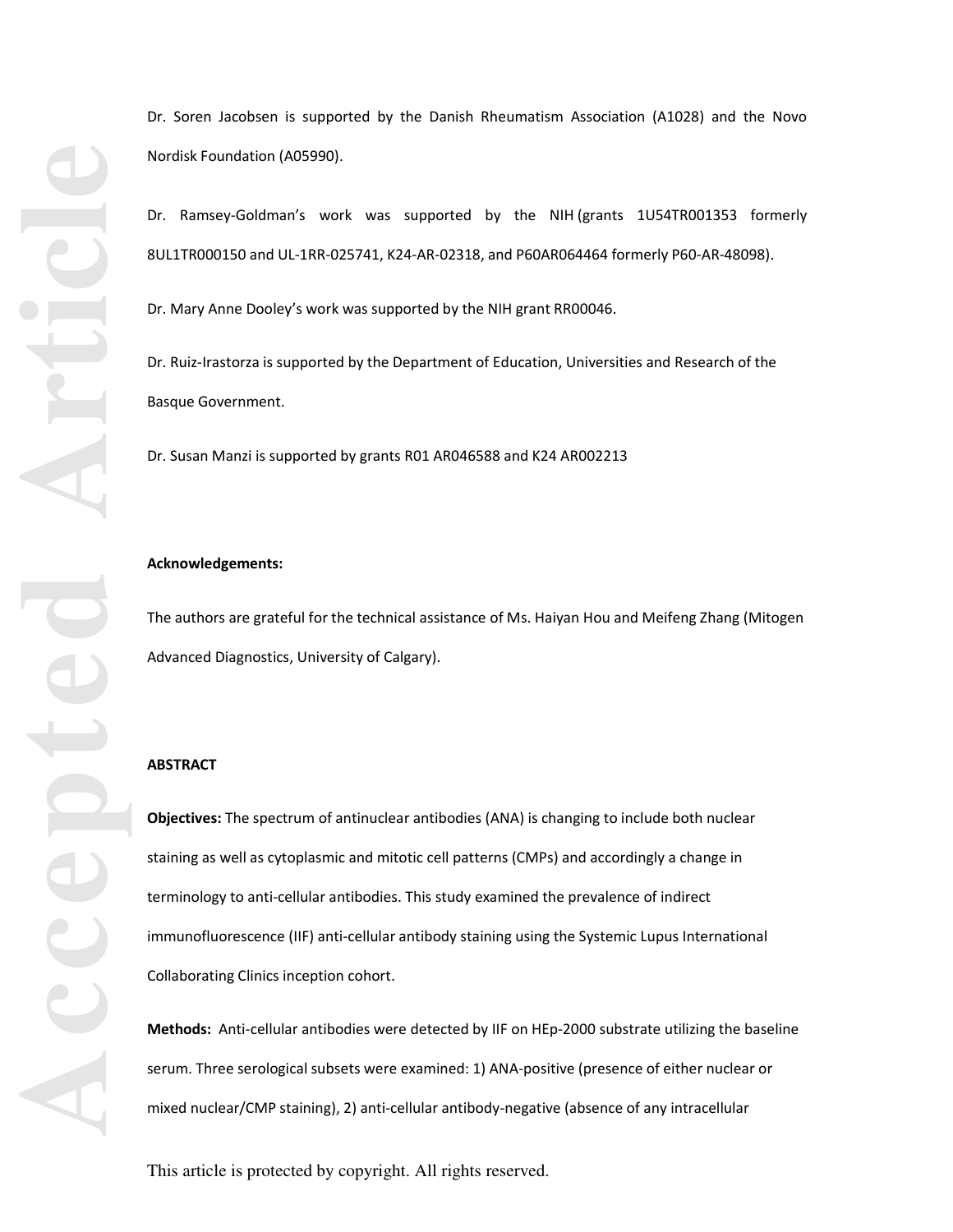staining), and 3) isolated CMP staining. The odds of being anti-cellular antibody-negative versus ANA or isolated CMP-positive was assessed by multivariable analysis.

**Results:** 1137 patients were included; 1049/1137 (92.3%) were ANA-positive, 71/1137 (6.2%) were anti-cellular antibody-negative, and 17/1137 (1.5%) had isolated CMP. The isolated CMP group did not differ from the ANA-positive or anti-cellular antibody-negative group in clinical, demographic or serologic features. Patients who were older (OR 1.02 [95% CI: 1.00, 1.04]), of Caucasian race/ethnicity (OR 3.53 [95% CI: 1.77, 7.03]), or on high dose glucocorticoids at or prior to enrolment (OR 2.39 [95% CI: 1.39, 4.12]) were more likely to be anti-cellular antibody-negative. Patients on immunosuppressants (OR 0.35 [95% CI: 0.19, 0.64]) or with anti-SSA/Ro60 (OR 0.41 [95% CI: 0.23, 0.74]) or anti-UI-RNP (OR 0.43 [95% CI: 0.20, 0.93]) were less likely to be anti-cellular antibodynegative.

**Conclusions:** In newly diagnosed SLE, 6.2% of patients were anti-cellular antibody-negative and 1.5% had isolated CMP. The prevalence of anti-cellular antibody-negative SLE will likely decrease as emerging nomenclature guidelines recommend that non-nuclear patterns should also be reported as a positive ANA.

# **Significance and Innovations**

- This is the first study to examine the prevalence of anti-cellular antibody-negativity defined as the absence of any intracellular indirect immunofluorescence (IIF) staining in a large SLE cohort at inception.
- In newly diagnosed SLE, 6.2% (71/1137) of patients were anti-cellular antibody-negative and 1.5% (17/1137) had an isolated cytoplasmic and mitotic pattern (CMP). Therefore, among these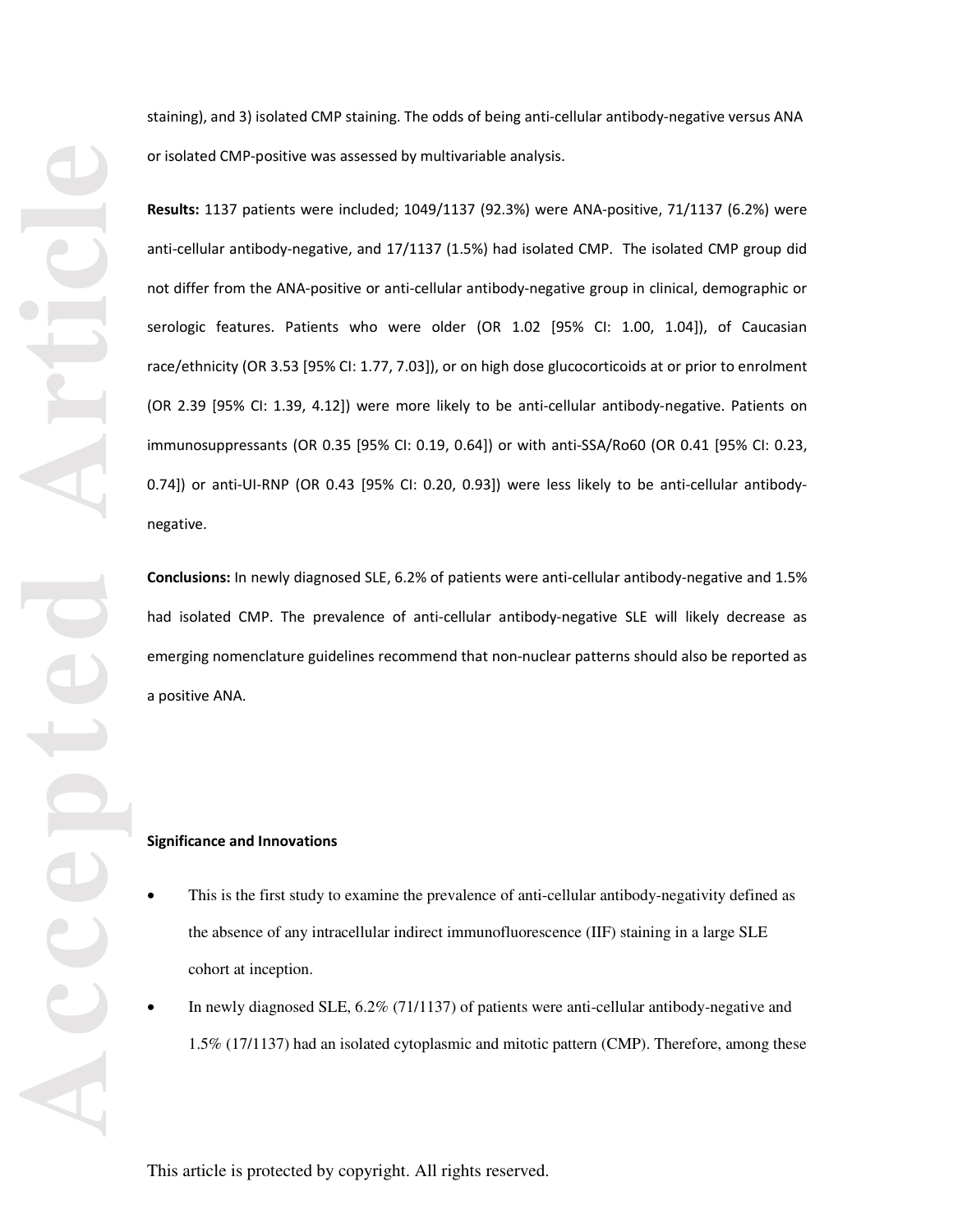88 patients, 20% (17/88) would be "misclassified" as ANA negative under the traditional definition, when they in fact have antibodies directed against a variety of CMP targets. • Anti-cellular antibody-negativity was more likely in those of older age, of Caucasian race/ethnicity, or on high dose glucocorticoids and less likely in those on immunosuppressants. Longitudinal data is needed to assess how anti-cellular antibody status is influenced by the disease course and therapy.

Autoantibodies directed against nuclear (anti-nuclear antibodies, ANA) and other intracellular autoantigens are a serological hallmark of systemic lupus erythematosus (SLE) and other ANA-associated rheumatic diseases (AARD), such as systemic sclerosis, mixed connective tissue disease, and Sjögren's syndrome (1-3). ANA are widely regarded as an important classification criterion of SLE as officially recognized by both the American College of Rheumatology (ACR) (4) and the Systemic Lupus International Collaborating Clinics (SLICC) (5). ANA is traditionally defined as the presence of an indirect immunofluorescence (IIF) staining pattern localized to the nucleus, while isolated cytoplasmic and mitotic cell patterns (CMPs), although staining positive by IIF, are often not reported or classified as ANA-positive, and are not included in the ANA test reports by some laboratories. The International Consensus on ANA Patterns (ICAP) Committee has debated a suggestion that CMPs should be included in 'ANA' result reports and that there should be a change in terminology to anti-cellular antibodies because CMPs are increasingly recognized as clinically relevant (6-8) and have implications for the diagnosis and classification of AARD (9). For instance, anti-ribosomal P proteins are highly specific for SLE and are associated with certain clinical and serological SLE features (10;11), but anti-ribosomal P antibodies may be reported as ANA-IIF negative because the prototypical staining pattern is localized to the cytoplasm (12). Therefore, ANA-IIF exhibits limited sensitivity for the detection of anti-ribosomal P antibodies (13). However, even after debate it was appreciated that current disease classification criteria are predicated on a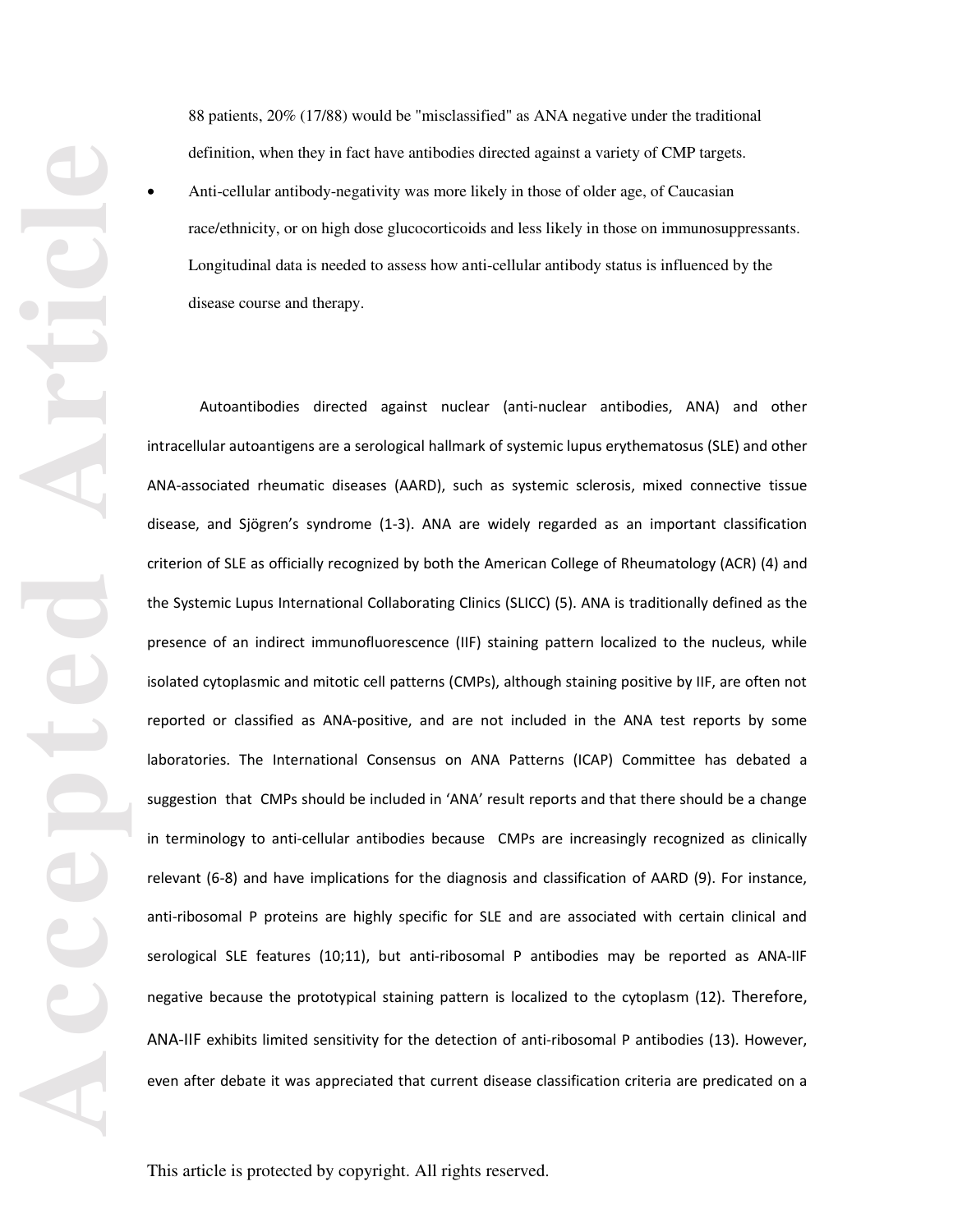more traditional definition of ANA and that jurisdictional precedents (i.e. reimbursement fee structures only allow reporting of classical ANA results), it was concluded that the reclassification of ANA to include CMP should be delayed (9).

Inclusion of these additional CMPs in the ANA test results would likely help minimize misclassification of SLE patients and the prevalence of anti-cellular antibody-negative SLE (i.e., the complete absence of any intracellular IIF staining patterns) will accordingly be decreased (12). The exact prevalence of ANA-negative SLE using the traditional definition (i.e., absence of IIF staining localized only to the nucleus) has been reported to range from 1 to 28% (14-16) (reviewed in (17)). A recent systematic review and meta-analysis of 64 studies reported that an ANA of 1:80 was highly sensitive at 97.8% (95% confidence interval (CI): 96.8-98.5%), but not specific (74.7% [95% CI: 66.7- 81.3%]) for SLE (18). Pisetsky *et al*. (14) compared different commercial ANA assays, including the HEp-2000 substrate, in an established SLE cohort and demonstrated significant variation in frequencies of ANA-positivity that ranged from 77.7% to 95.1%. In these studies, there are several factors (laboratory performance, study design, and clinical) that could influence the ANA results. Laboratory performance factors could include ANA kit selected, the definition of an ANA (i.e., whether it includes isolated CMPs), the ANA IIF screening dilution chosen, and technical errors such as variable substrate sensitivity and specificity for the detection of autoantibodies directed against DNA, SSA/Ro60, Ro52/TRIM21, ribosomal P and other intracellular autoantigens. The prevalence of ANA-positivity is also likely impacted by whether it was measured cross-sectionally or longitudinally along the disease course. ANA status is also potentially influenced by level of disease activity, concurrent treatment with glucocorticoids and other immune modulating drugs, and persistent proteinuria leading to renal immunoglobulin loss (2;9;15;19;20).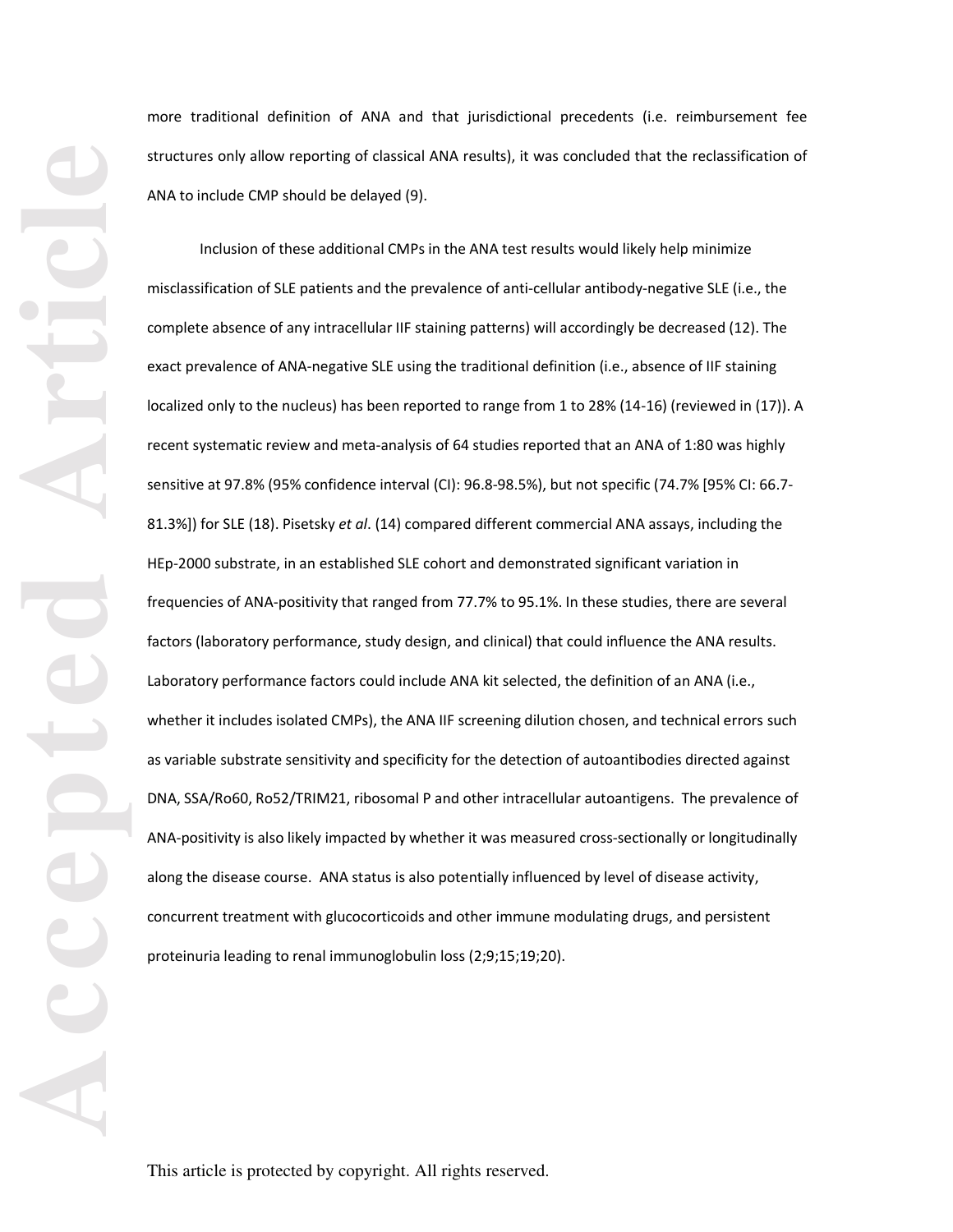The purpose of this study was to examine the prevalence of anti-cellular antibody-negative (no intracellular IIF pattern) in a large international SLE inception cohort and to assess demographic, clinical, or other autoantibody characteristics associated with these redefined subgroups of SLE patients.

## **MATERIALS AND METHODS**

#### **Study Design and Setting**

This study was conducted using data and patient sera collected by the SLICC, a network of 53 investigators in 43 academic medical centers in 16 countries (21-23). Between 1999 and 2011, SLICC investigators enrolled patients fulfilling the ACR Classification Criteria for definite SLE (4) within 15 months of diagnosis. The study was approved by the Institutional Review Board at each participating site and complied with the Helsinki Declaration.

## **Anti-cellular Antibody by Indirect Immunofluorescence assay (IIF)**

The earliest available serum at enrolment from each patient was analyzed at Mitogen Advanced Diagnostic Laboratory (University of Calgary, Calgary, Alberta, Canada). Aliquots of the anonymized SLE sera obtained from the central SLICC biobank were stored at -80 $^{\circ}$ C until required for immunoassays. The IIF immunoassay was initially performed at a screening dilution of 1/160 (24) using HEp-2000 cell substrate (ImmunoConcepts, Sacramento, CA, USA) and fluorescein (FITC) conjugated to anti-human IgG (H + L) according to the manufacturer's instructions. IIF results were read by technologists with >10 years of experience at Mitogen Advanced Diagnostics as previously described (25). The HEp-2000 substrate has been transfected with the SSA/Ro60 cDNA, which is then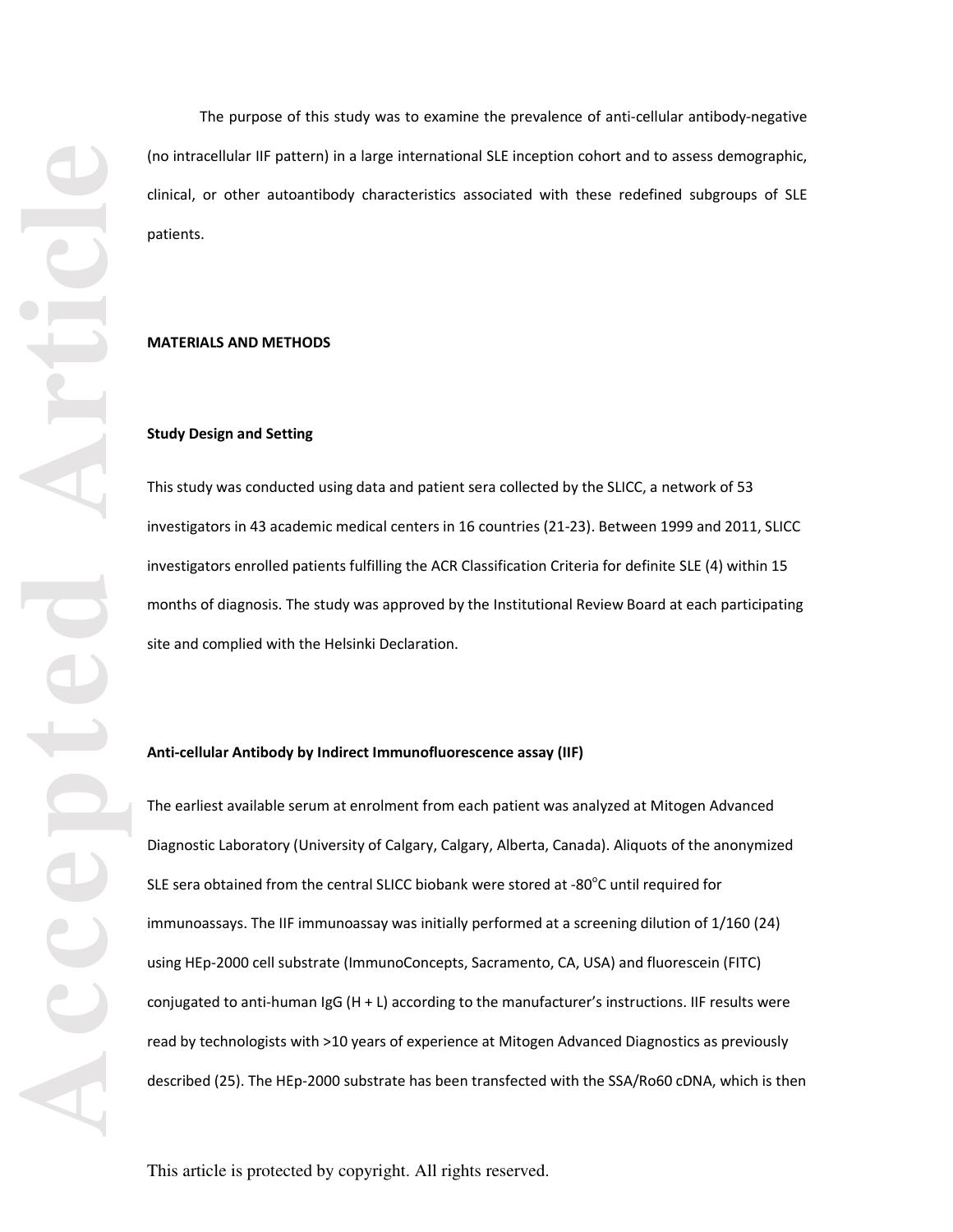overexpressed in the cells, as an approach to intentionally increase the detection of anti-SSA/Ro60 autoantibodies, thereby increasing the sensitivity of this substrate (25;26). The results performed at a single center (Mitogen) were used for the ANA analysis in this study because the ANAs performed at each regional site had a wide variation in testing parameters (date of test performance, serum screening dilutions, test kits and protocols, microscopes, readers, etc.) and hence were not comparable across sites. For the purposes of this study, patients were divided into three groups depending on their anti-cellular antibody IIF patterns: 1) ANA-positive (presence of nuclear IIF or mixed nuclear and CMP staining), 2) anti-cellular antibody-negative (no intracellular staining detected), and 3) isolated CMP staining.

## **Detection of Anti-dsDNA and Other Autoantibodies**

All samples were also tested for the presence of anti-dsDNA antibodies by chemiluminescence immunoassay (CIA: QUANTA Flash, Inova Diagnostics Inc., San Diego, CA, USA) as previously described (27) using a cut-off of 70 IU/mL established in accord with the SLICC Classification Criterion for anti-dsDNA positivity, which requires that the cutoff for the anti-dsDNA antibody level be above laboratory reference range (or >2-fold the reference range if tested by ELISA) (5).

Antibodies to PCNA, ribosomal P, recombinant Ro52/TRIM21, native SSA/Ro60, SSB/La, Sm, and U1- RNP were detected using the extractable nuclear antigen (ENA) FIDIS Connective Profile kit 13 addressable laser bead immunoassay (ALBIA: TheraDiag, Paris, France) on a Luminex 200 flow luminometer (Luminex, Austin, TX, USA) according to the manufacturer's instructions and read on a Luminex 200 system using the MLX-Booster software. Other autoantibodies such as IgG anticardiolipin, IgG anti-β2 glycoprotein 1, and lupus anticoagulant were measured in a central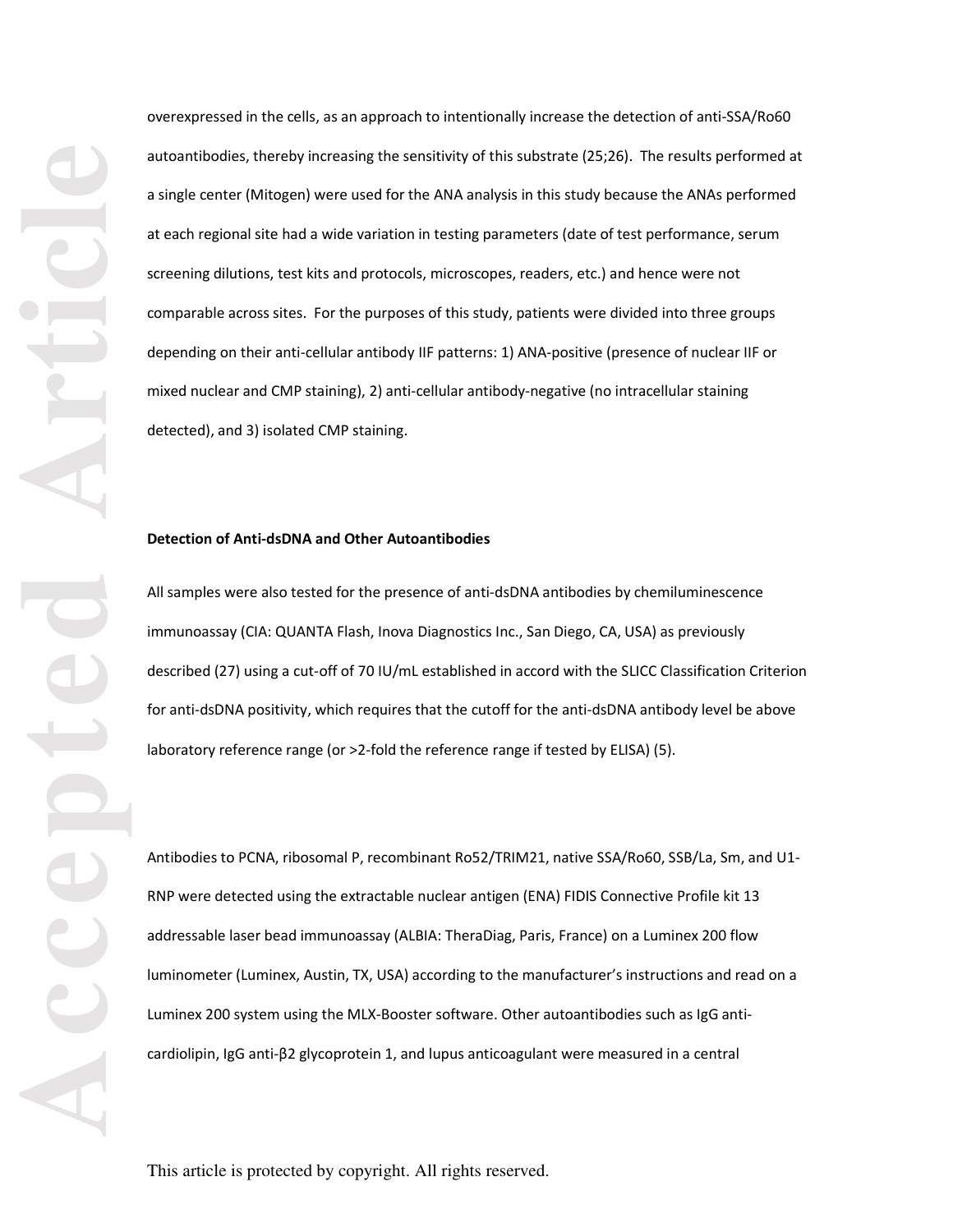laboratory as previously described (28). ANA IIF patterns were classified according to the new ICAP: http://www.anapatterns.org/index.php) (9).

## **Clinically Defined Samples**

Demographic and clinical data were collected at enrollment and included age at diagnosis, sex, postsecondary education, disease duration, race/ethnicity, smoking, alcohol use, hypertension, nephritis at enrollment, proteinuria at enrollment (≥ 3g/day), ACR Classification Criteria fulfilled (total and individual), SLEDAI-2K (global score and organ system scores), and medication use (glucocorticoids, high dose glucocorticoids (any pulse steroid or prednisone ≥ 40mg/day), anti-malarials, and immunosuppressive agents including biologics) at or prior to cohort enrollment (Supplemental Table 1).

#### **Statistical Evaluation**

Statistical analysis was performed using Stata 14.1 (StataCorp, College Station, TX, USA). A threeway comparison between ANA-positive versus anti-cellular antibody-negative versus isolated CMP patients was performed. Univariable and multivariable logistic regression analyses were used to examine potential predictors of the odds of being anti-cellular antibody-negative versus being ANApositive or having an isolated CMP. As a secondary analysis, three additional univariable and multivariable logistic regressions were performed: 1) anti-cellular antibody-negative versus ANApositive, 2) isolated CMP versus ANA-positive, and 3) isolated CMP versus anti-cellular antibodynegative.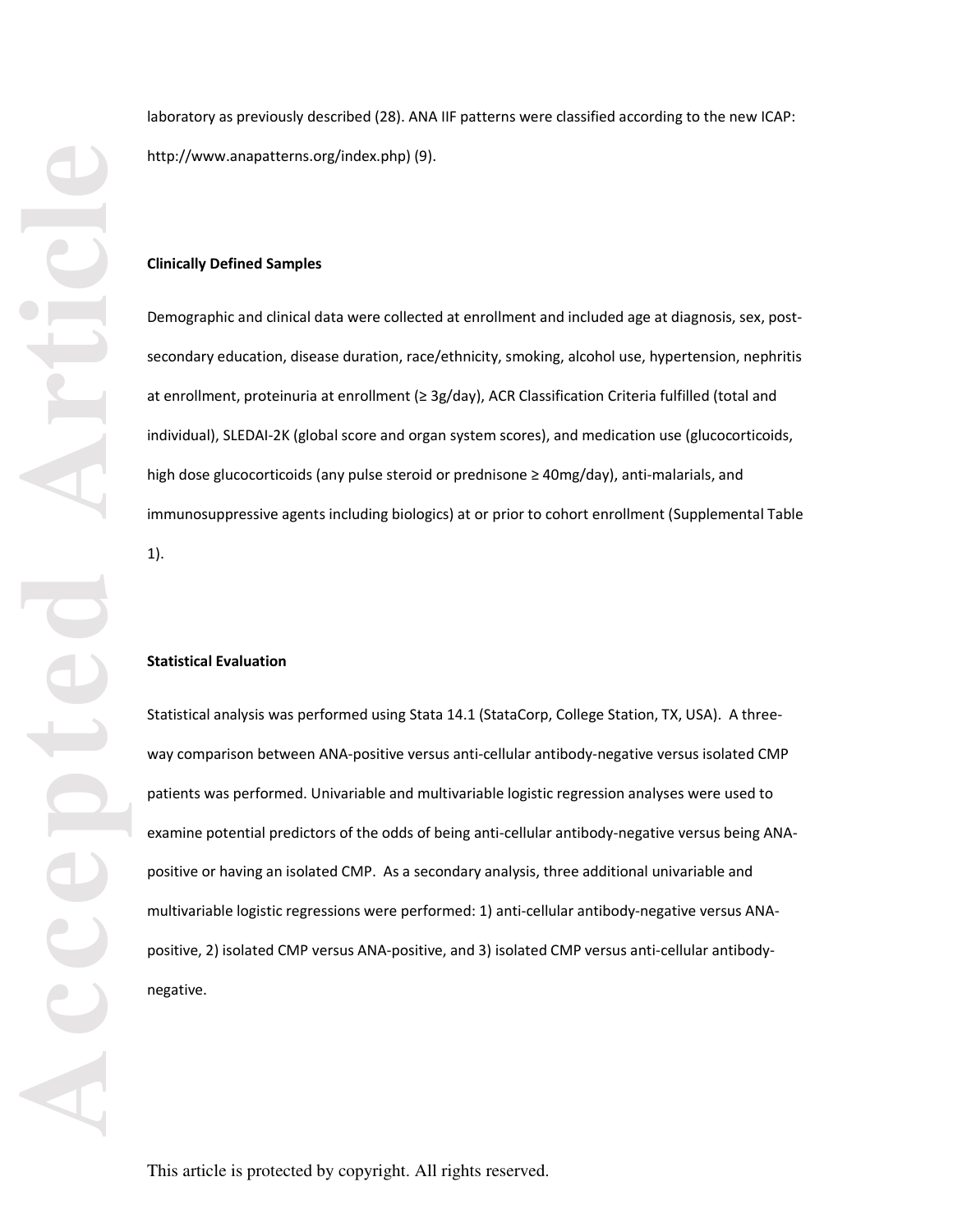Potential univariable predictors included demographic, clinical, and serological data listed above. For the most informative multivariable model, only statistically significant predictors at the 95% CI were included, after eliminating all other potential predictors individually, starting with the least likely to be associated with the outcome.

#### **RESULTS**

#### **Cohort demographic, clinical, and serologic characteristics**

The baseline demographic, clinical, and serologic characteristics of the three serological groups: 1) ANA-positive, 2) anti-cellular antibody-negative, and 3) isolated CMP, are shown in Table 1. Overall, 1137 patients had sera available; their mean age at diagnosis was 35.1 years (standard deviation (SD) 13.5) (median 33 years), 89.9% were female, 66.7% (724/1085) had obtained post-secondary education, mean disease duration was 0.46 years (SD 0.35), and 45.2% (511/1130) were not of Caucasian race/ethnicity. Three hundred and twelve of 1084 (29%) of the cohort had lupus nephritis at enrollment, the mean global SLEDAI-2K was 5.3 (SD 5.3), and 80.3% (913/1137) had a history (either at or prior to enrollment) of glucocorticoid use, 73.6% (837/1137) of antimalarial use, and 42.7% (485/1137) of immunosuppressant use including four patients who had received biologics (rituximab only).

#### **Nuclear and CMP anti-cellular antibody IIF patterns**

The distribution of patients based on IIF staining patterns and specificities is shown in Supplemental Figures 1 and 2. 1049/1137 (92.3%) were ANA-positive which included 877 isolated nuclear (77.1%) and 172 mixed nuclear patterns and CMP (15.1%). 71/1137 (6.2%) were anti-cellular antibodynegative (i.e. no detectable IIF staining), and 17/1137 (1.5%) had an isolated CMP. Therefore 7.7%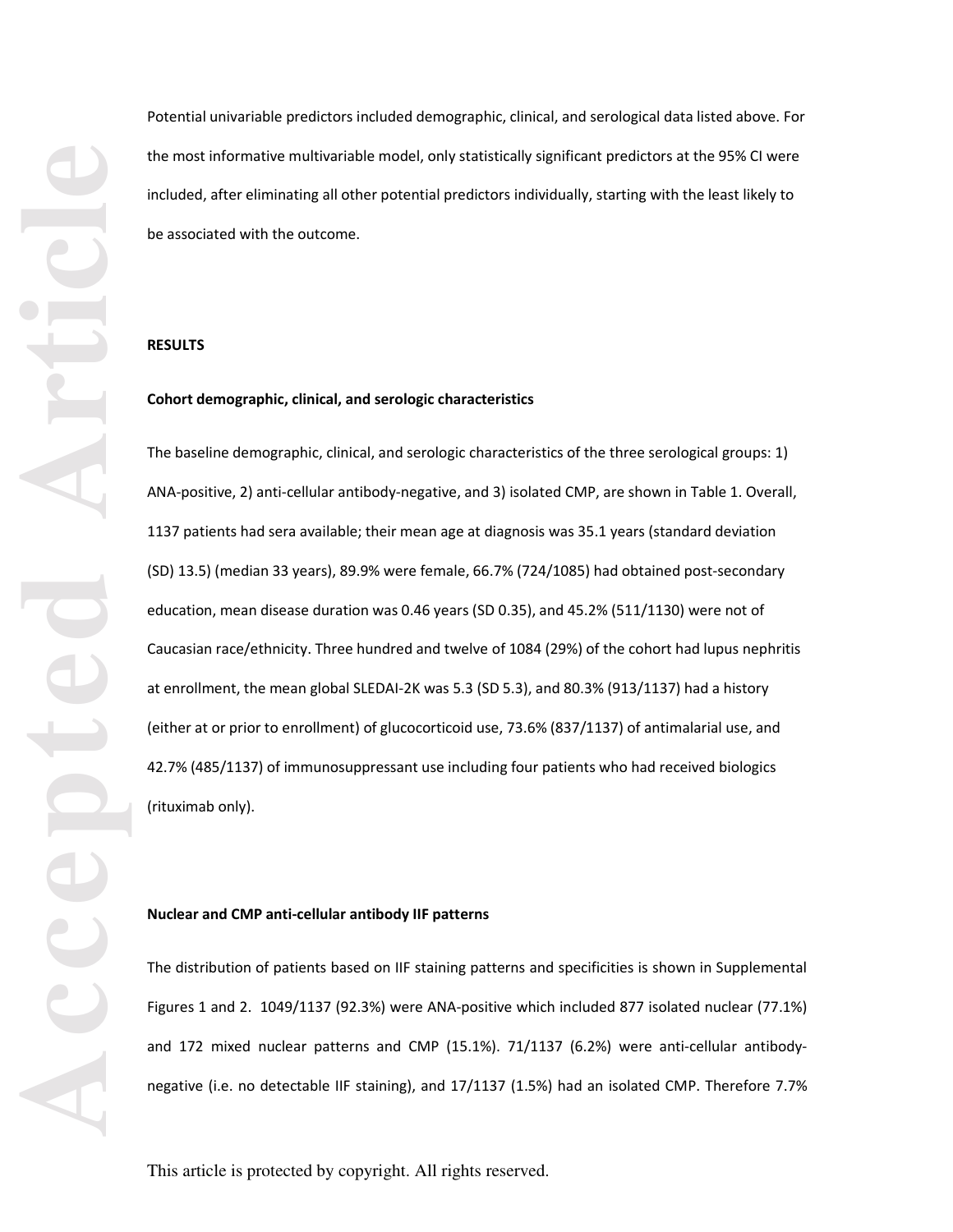were either anti-cellular antibody-negative or had isolated CMP. Isolated CMP and their related ICAP designations included 41.2% (7/17) cytoplasmic dense fine speckled (AC-19), 23.5% (4/17) cytoplasmic fine speckled (AC-20), 5.9% (1/17) cytoplasmic discrete dots (AC-18), 5.9% (1/17) mitotic chromosomal envelope (AC-28), and 23.5% (4/17) mixed CMP (ICAP does not have a pattern designation for mixed patterns at this time).

# **Comparison of isolated CMP with ANA-positive and anti-cellular antibody-negative and comparison of ANA-positive and anti-cellular antibody-negative**

Patients with isolated CMPs were not clinically or serologically different from ANA-positive or anticellular antibody-negative patients for most variables (Table 1). In contrast, ANA-positive patients were markedly different from anti-cellular antibody-negative patients in terms of age at diagnosis (34.7 versus 40.9 years), race/ethnicity (higher proportion of Asians, African descendants, but fewer of Caucasian race/ethnicity, disease activity (SLEDAI-2K, 5.4 versus 4.1), use of immunosuppressants at or prior to enrollment (43.7% versus 23.9%), and frequency of SLE-related autoantibodies. Interestingly, despite a negative anti-cellular antibody IIF on HEp-2000 substrate, some SLE-related autoantibodies were still detected, notably anti-dsDNA by CIA (11.3%), and anti-Ro52/TRIM21 (21.1%), anti-SSA/Ro60 (22.5%), and anti-U1RNP by ALBIA (11.3%).

**Multivariable analysis of anti-cellular antibody-negative patients versus ANA-positive patients combined with isolated CMP patients** 

As the isolated CMP group did not differ from the ANA-positive or anti-cellular antibody-negative for most variables, we chose to combine the isolated CMP with the ANA-positive for the primary multivariable analysis. In the primary multivariable analysis (Table 2), patients who were older (OR per year 1.02 [95% CI: 1.00, 1.04]), of Caucasian race/ethnicity (OR 3.53 [95% CI: 1.77, 7.03]), or were on high doses of glucocorticoids at or prior to enrollment (OR 2.39 [95% CI: 1.39, 4.12]) were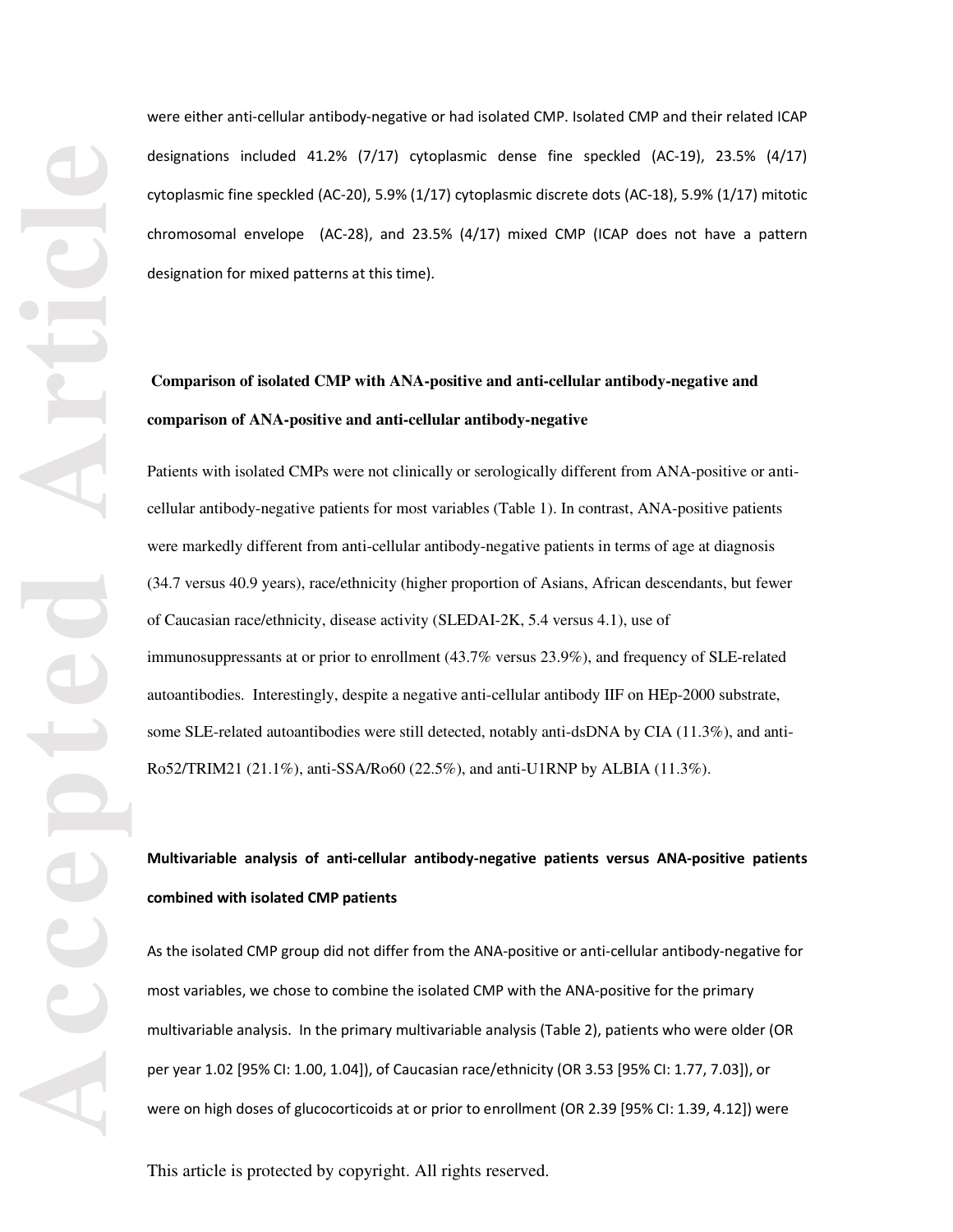more likely to be anti-cellular antibody-negative. Patients who were on immunosuppressants at or prior to enrollment (OR 0.35 [95% CI: 0.19, 0.64]) or with anti-SSA/Ro60 (OR 0.41 [95% CI: 0.23, 0.74]) or anti-UI-RNP (OR 0.43 [95% CI: 0.20, 0.93]]) were less likely to be anti-cellular antibodynegative.

# **Multivariable analysis of anti-cellular antibody-negative versus ANA-positive, isolated CMP versus ANA-positive, and isolated CMP versus anti-cellular antibody-negative**

In the secondary multivariable analysis comparing the odds of being anti-cellular antibody-negative versus being ANA-positive, the predictors were identical to those in the multivariable analysis of the anti-cellular antibody-negative patients versus the ANA-positive combined with the isolated CMP patients (Supplemental Table 2).

In secondary multivariable analyses comparing the odds of being isolated CMP versus ANA-positive or being isolated CMP versus anti-cellular antibody-negative, patients who had not attained postsecondary education or were hypertensive were more likely to be isolated CMP positive (Supplemental Tables 3 & 4).

#### **DISCUSSION**

This is the first study of ANA-IIF in a large SLE inception cohort redefining negative ANA as the absence of any intracellular IIF staining, which we referred to as anti-cellular antibody negative. Traditionally, ANA-negative referred only to the absence of any IIF staining localized to the nucleus. This is an important consideration, especially for AARD such as SLE where the ANA test has a central role in establishing the diagnosis. The need to clarify this issue is exigent as it is currently under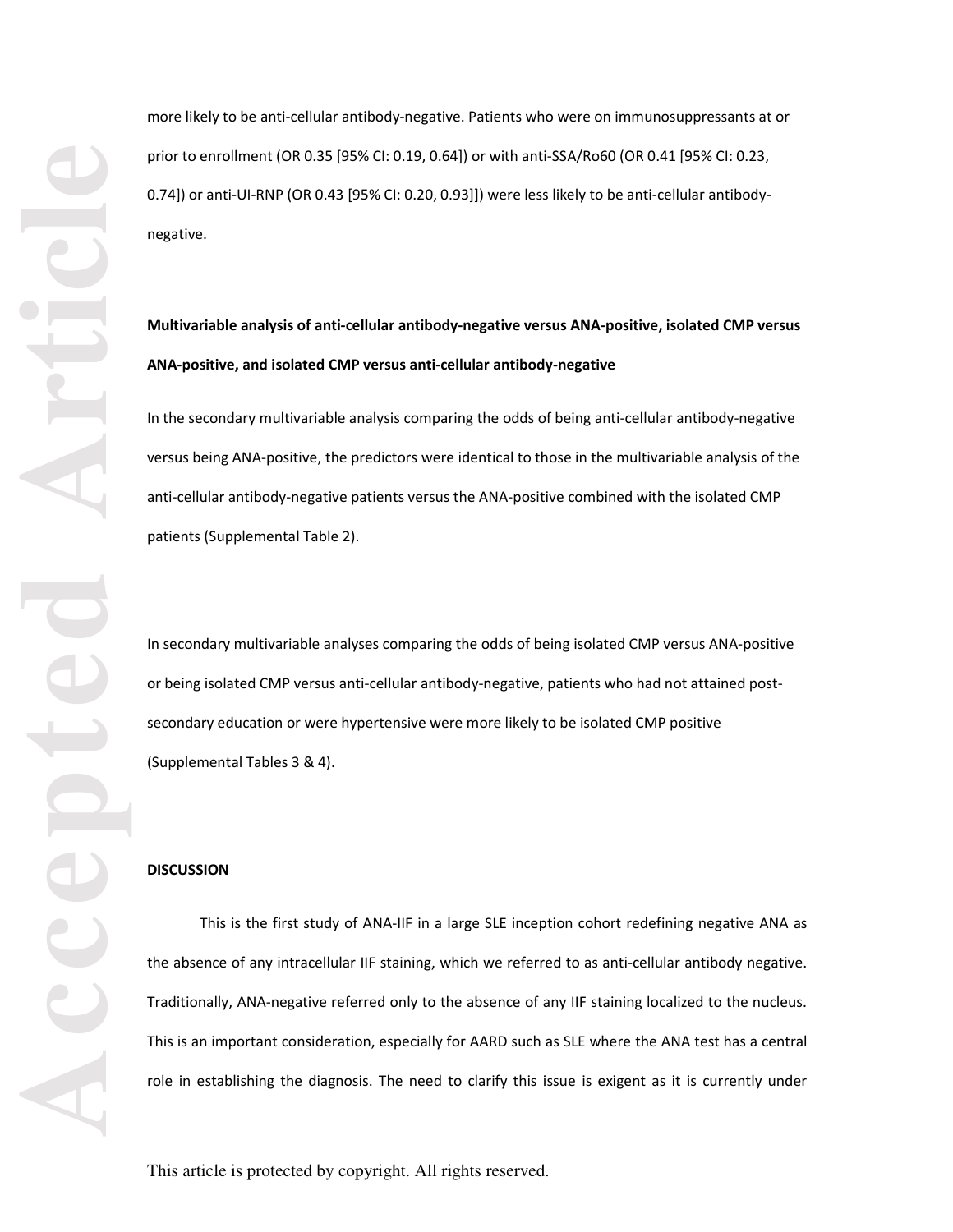international review (9) and the state of nomenclature uncertainty is the source of variability in ANA definitions and related clinical reports by different laboratories. Some laboratories do not report CMP staining whereas others provide two reports: one that specifies nuclear staining patterns and titers and another that indicates if CMP staining is present. In the broader definition of ANA test results, the inclusive definition of ANA and CMP is more accurately referred to as anti-cellular antibody (1;9;29). However, because the ANA rubric is embedded in historical and scientific literature, the anti-cellular antibody terminology is held in abeyance until wider consensus and clinician education is achieved (3;9;29). The results of this study provide some insight into the potential diagnostic and clinical implications for SLE patients as a consequence of changing the definition of ANA to the wider anti-cellular antibody paradigm.

In our analysis of patients enrolled in the SLICC inception cohort, we demonstrated that the prevalence of ANA-negative SLE by routine IIF on a HEp-2000 substrate at a serum dilution of 1/160 was 7.7% (88/1137). However, if isolated CMPs (1.5%, 17/1137) were subsequently excluded from the ANA-negative pool of 88 patients, the prevalence of anti-cellular antibody-negative SLE would decrease to 6.2% (71/1137). Accordingly, amongst these 88 ANA-negative patients, nearly one in five is "misclassified" as ANA-negative when they in fact have antibodies directed against a variety of CMP targets (8). Therefore, clinicians should be aware of which approach their laboratory employs for routine ANA-IIF testing, because some patients with a high pre-test probability of AARD may have a negative ANA test when in fact it should be regarded as positive if CMP staining is present.

In our study, SLE patients with isolated CMP could not be readily differentiated from ANApositive and anti-cellular antibody-negative patients based on clinical or conventional serologic features. These results must be interpreted cautiously however given the small sample size (n=17) of patients with isolated CMP. In contrast, there were many differences between the anti-cellular antibody-negative and ANA-positive patients, consistent with the current literature indicating ANAnegative SLE follows a more benign clinical course characterized by photosensitive skin rashes and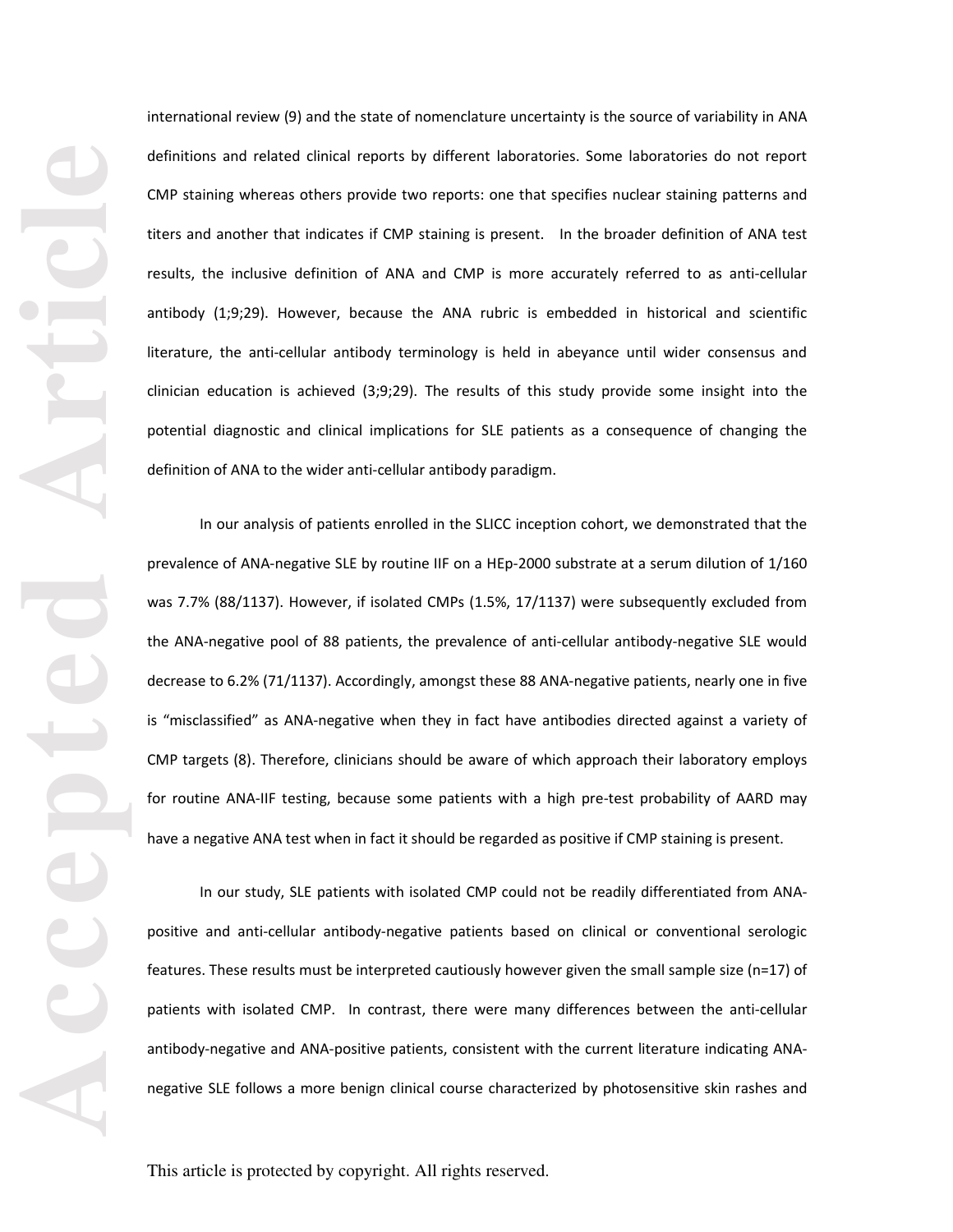arthritis (19;30;31). We demonstrated in the SLICC cohort that anti-cellular antibody-negative patients were older (40.9 versus 34.7 years) and a higher proportion were of Caucasian race/ethnicity (84.5% versus 52.4%). Further, anti-cellular antibody-negative patients compared to ANA-positive patients had a lower global SLEDAI-2K score (4.1 versus 5.4), less frequent use of immunosuppressants at or prior to enrolment (23.9% versus 43.7%), and a decreased likelihood of having multiple SLE-associated autoantibodies, including anti-dsDNA (11.3% versus 28.4%). These observations likely relate to earlier onset of more aggressive, severe disease in non-Caucasian patients who tend to be ANA-positive, corroborating previous studies demonstrating higher disease activity in non-Caucasian SLE patients (32;33).

When the anti-cellular antibody-negative patients were compared to the isolated CMP combined with the ANA-positive patients, all the above observations regarding anti-cellular antibody-negative versus ANA-positive patients persisted in the univariable analysis. However, in the multivariable analysis, slight differences were observed. Older age and Caucasian race/ethnicity remained associated with a greater likelihood of being anti-cellular antibody-negative and high dose glucocorticoids now became associated with a greater likelihood of being anti-cellular antibodynegative; immunosuppressant medications (at or prior to enrolment) and certain autoantibodies remained associated with a lower likelihood of being anti-cellular antibody-negative. Our finding that high dose glucocorticoids are associated with a higher likelihood of anti-cellular antibodynegativity may be attributable to glucocorticoids influencing ANA status (34). However, this is merely speculation as we have no data on ANA status prior to the baseline assessment. Patients on other types of immunosuppressants (i.e. methotrexate, azathioprine, mycophenolate mofetil) were less likely to be anti-cellular antibody-negative, perhaps due to a different effect on B cell responses (35;36). Further, immunosuppressants are potentially a proxy for elements of disease activity that are not measured through the other clinical variables included in the regression. Interestingly, in univariable analysis, all four patients treated with rituximab (data not shown) were anti-cellular antibody-negative (OR 11.54 [95% CI: 2.00, 66.74]). As suggested in a review by Cross *et al*. (15),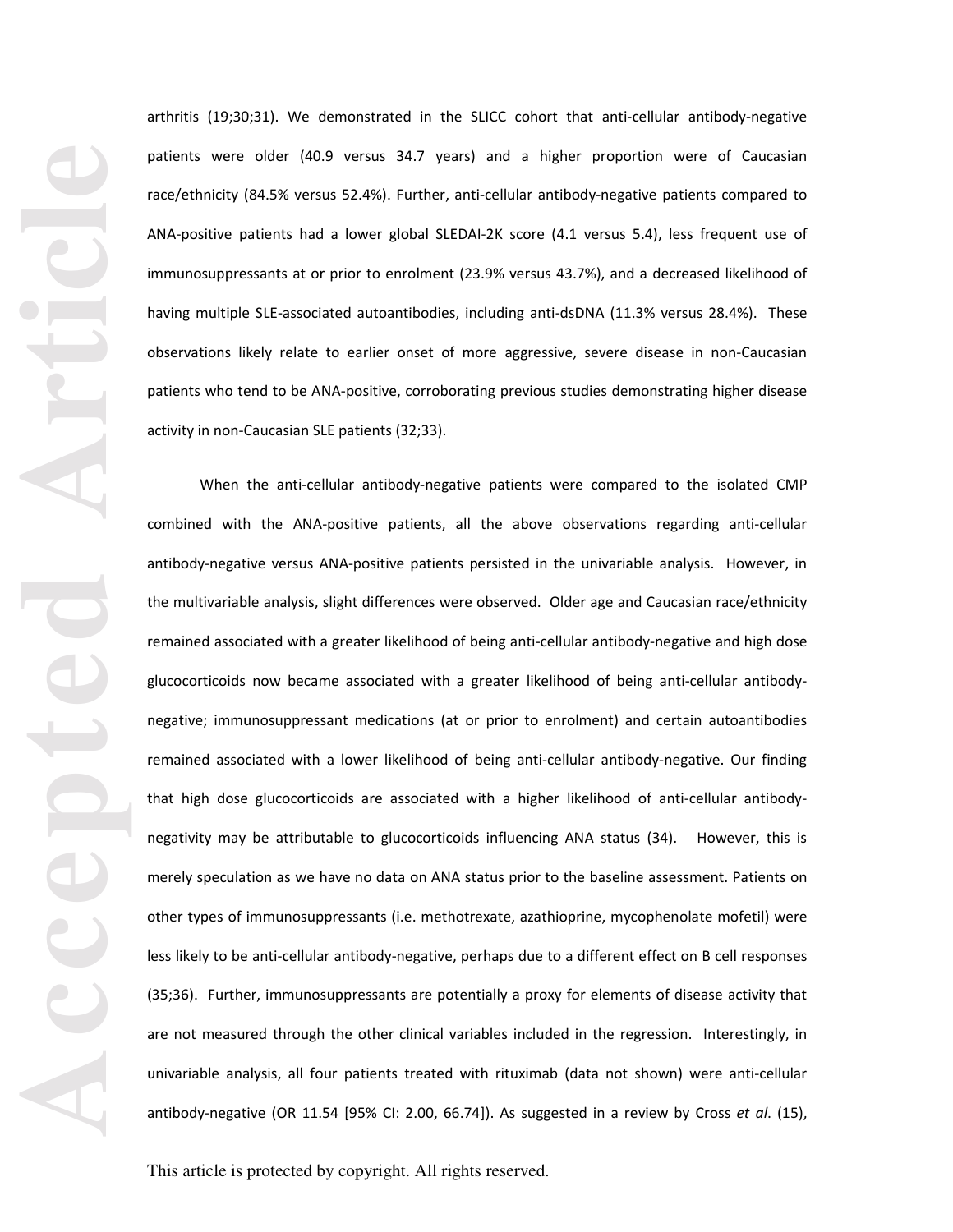previous literature on ANA-negative SLE has been poor at documenting concurrent therapies: in that review and commentary, only five of 164 (3%) patients had data on medications during ANA testing. This highlights the need to review concurrent medications and consider other known confounders such as proteinuria, as we have done.

The ANA of our cohort was tested on the HEp-2000 substrate, which has been engineered to intentionally increase the detection of anti-SSA/Ro60, thereby lowering the prevalence of ANAnegative SLE (25;26;37;38). Up to two thirds of patients with mild SLE and persistently negative ANA tested on rodent liver substrate have been serologically linked to SLE due to precipitating autoantibodies to SSA/Ro60 (31). These findings are particularly relevant to the clinical subset of SLE that have subacute cutaneous SLE and/or features of secondary Sjögren's syndrome (39). However, even with the technical improvements, such as HEp-2000 substrates, our study and others (reviewed in (20)) indicate a persistent gap in autoantibody detection by HEp-2 substrates, which in the present study included anti-SSA/Ro60 and even anti-dsDNA. For example, 22.5% of the anti-cellular antibody-negative SLE patients in our study still had anti-SSA/Ro60 antibodies using extractable nuclear antigen testing; 11.3% of our anti-cellular antibody-negative patients had anti-dsDNA by CIA. Our observations are consistent with a recent study showing that there is significant lack of agreement between positive results using a conventional multiplex array technology and the IIF on HEp-2 cells (40).

Significant variation in the frequencies of positive ANA in well characterized SLE patients have been reported (15;17;18;41); some of this variation relates to the performance of different HEp-2 assay kits (14). In this study, we used a serum dilution of 1/160 to maximize specificity of the test at the possible expense of sensitivity (24). When the IIF test was repeated at a serum dilution of 1/80 on 67/71 of the available anti-cellular antibody-negative samples, we observed that 17/67 (25.4%) became clearly positive for nuclear and/or CMP staining (detailed data not shown). In a cross-sectional study, it was reported that only 76% of unselected SLE sera had a positive ANA, but a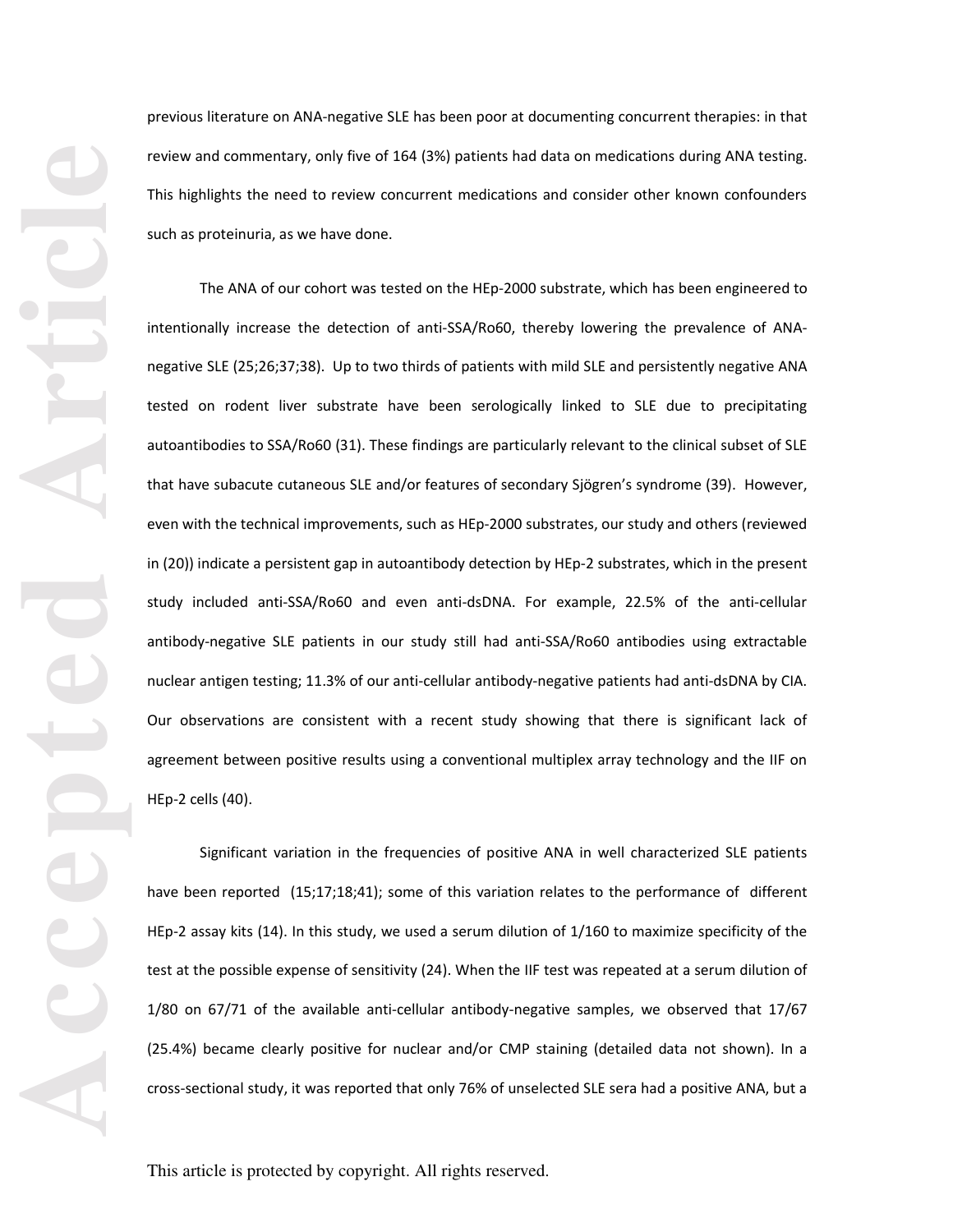relatively high serum dilution of 1/200 was used (16). Taken together, this suggests that newer multiplexed autoantigen array technologies might be considered in the future as a replacement for the ANA IIF.

The presence of anti-dsDNA in ANA-negative SLE patients has been reported by others ((42;43) and references therein). These patients were reported to have more severe complications including nephritis (44), dystrophic calcification (45), or severe autoimmune neutropenia (46). Thus, the detection of anti-dsDNA antibodies even in ANA-negative cases is still important and may aid in risk assessment for clinical complications. Furthermore, the anti-dsDNA repertoire is diverse, such that there is no current anti-dsDNA assay that is able to detect all of the subpopulations of antidsDNA autoantibodies (47). Overall, the reports of anti-dsDNA positive/ANA-negative sera found in the literature provide evidence that not all anti-dsDNA antibodies are detected on conventional HEp-2 substrates and that unique dsDNA epitopes may be missed by HEp-2 IIF screening tests.

Biomarkers such as autoantibodies and a variety of immune-related and inflammationrelated molecules can appear years prior to clinical symptoms and/or the diagnosis of SLE and can accrue over time [(40) and reviewed in (48)]. Therefore, longitudinal studies are needed to evaluate the serologic status of anti-cellular antibody-negative and isolated CMP patients over time and whether it varies with disease activity, damage accrual, therapeutic interventions, and/or specific substrate assays. Even among ANA-negative patients with lupus nephritis, it can take up to 10 years to seroconvert from ANA-negative to positive (17;40). Some patients may only have detectable positive serology when there is uncontrolled disease activity due to loss of self-tolerance from chronic auto-reactivity of T and B cells (17).

There are some limitations to our study. First, the similarities reported between CMP and ANA-positive patients are likely confounded by the high proportion of ANA-positive patients also expressing CMP (21.5%). Overall, approximately 17% of patients in the entire cohort expressed CMP (189/1137) but the majority (91.0%, 172/189) were seen in conjunction with nuclear IIF patterns. As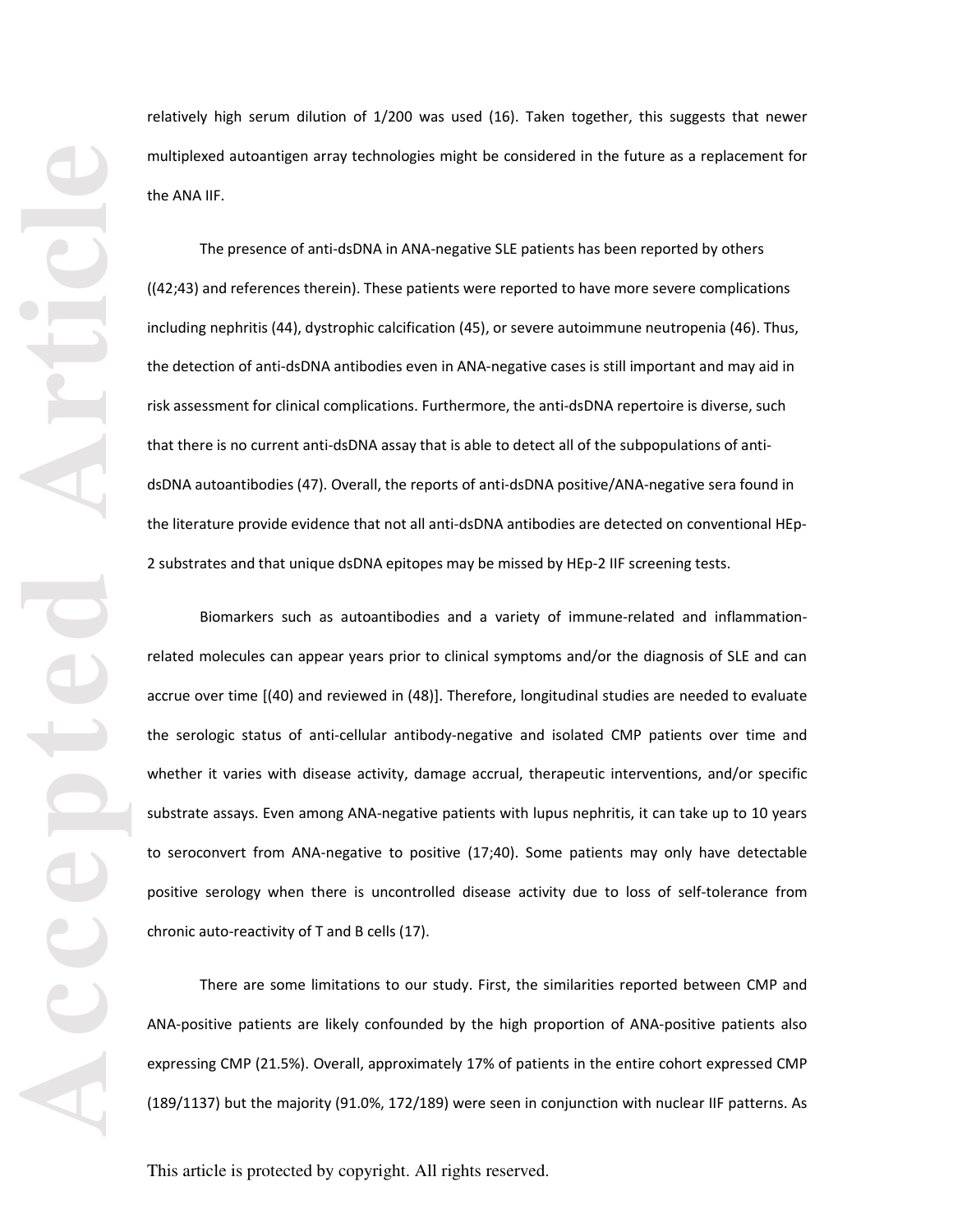a result, the isolated CMP group size (n=17) was small, limiting the statistical power of our analysis. We also did not perform statistical correction for multiple comparisons, which is consistent with the exploratory and hypothesis generating aspect of our study. Additionally, we evaluated ANA status only at disease inception, but we have the capacity with this inception cohort, where data and sera are collected longitudinally, to evaluate ANA status and factors influencing it over the disease course.

## References

- (1) Agmon-Levin N, Damoiseaux J, Kallenberg C, Sack U, Witte T, Herold M et al. International recommendations for the assessment of autoantibodies to cellular antigens referred to as anti-nuclear antibodies. Ann Rheum Dis 2014; 73:17-23.
- (2) Mahler M, Meroni PL, Bossuyt X, Fritzler MJ. Current Concepts and Future Directions for the Assessment of Autoantibodies to Cellular Antigens Referred to as Anti-Nuclear Antibodies. J Immunol Res 2014; 2014:315179.
- (3) Pisetsky DS. Antinuclear antibody testing misunderstood or misbegotten? Nat Rev Rheumatol 2017; 13:495-502.
- (4) Hochberg MC. Updating the American College of Rheumatology revised criteria for the classification of systemic lupus erythematosus. Arthritis Rheum 1997; 40:1725.
- (5) Petri M, Orbai AM, Alarcon GS, Gordon C, Merrill JT, Fortin PR et al. Derivation and validation of systemic lupus international collaborating clinics classification criteria for systemic lupus erythematosus. Arthritis Rheum 2012; 64:2677-86.
- (6) Rattner JB, Mack G, Fritzler MJ. Autoantibodies to components of the mitotic spindle apparatus. Mol Biol Rep 1998; 25:143-55.
- (7) Mack GJ, Rees J, Sandblom O, Balczon R, Fritzler MJ, Rattner JB. Autoantibodies to a group of centrosomal proteins in human autoimmune sera reactive with the centrosome. Arthritis Rheum 1998; 41:551-8.
- (8) Stinton LM, Eystathioy T, Selak S, Chan EKL, Fritzler MJ. Autoantibodies to protein transport and messenger RNA processing pathways: Endosomes, lysosomes, Golgi complex, proteasomes, assemblyosomes, exosomes and GW Bodies. Clin Immunol 2004; 110:30-44.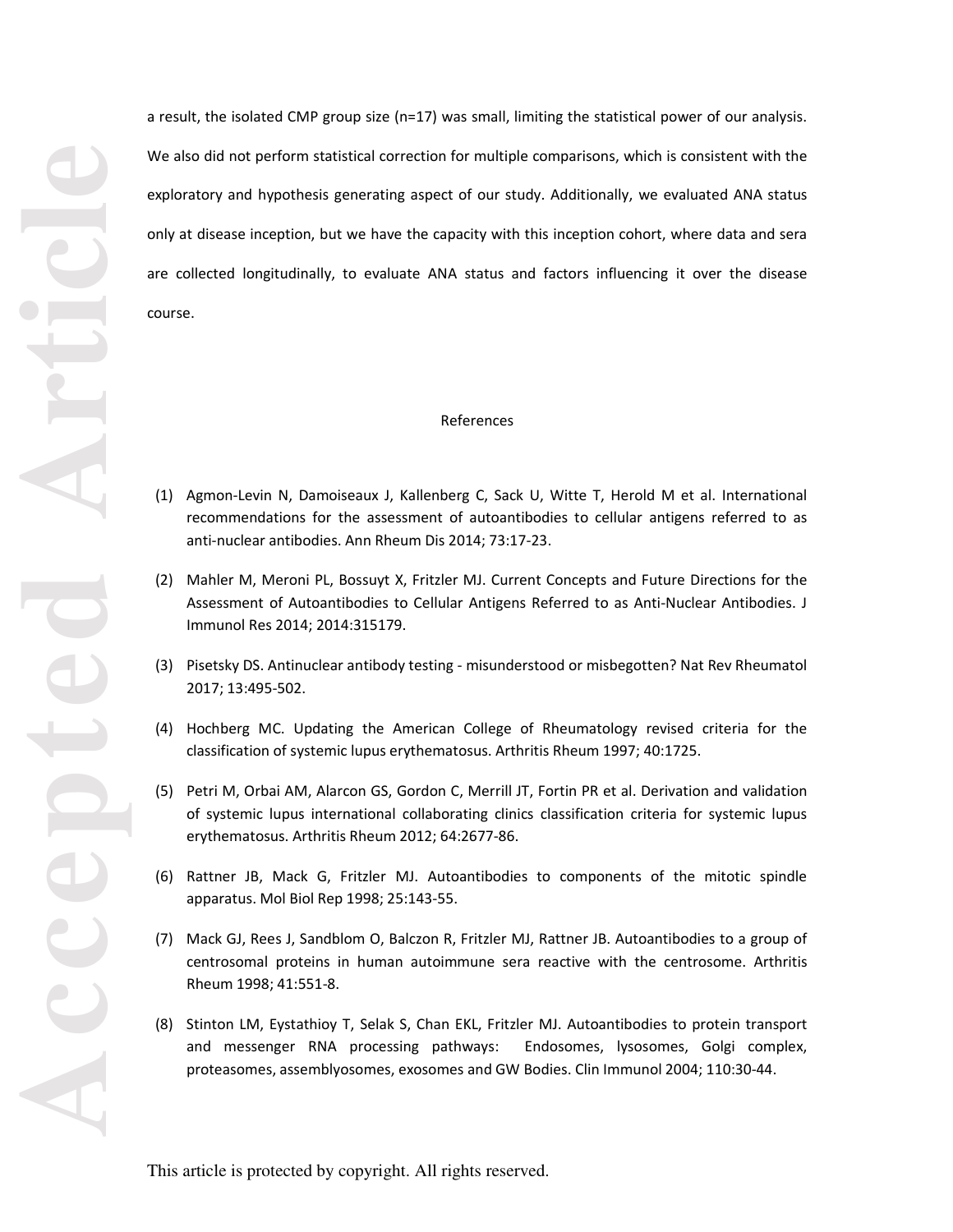- (9) Damoiseaux J, von Muhlen CA, Garcia-de la Torre I, Carballo OG, de Melo CW, Francescantonio PL et al. International consensus on ANA patterns (ICAP): the bumpy road towards a consensus on reporting ANA results. Auto Immun Highlights 2016; 7:1.
- (10) Mahler M, Kessenbrock K, Szmyrka M, Takasaki Y, Garcia-De LT, I, Shoenfeld Y et al. International multicenter evaluation of autoantibodies to ribosomal P proteins. Clin Vaccine Immunol 2006; 13:77-83.
- (11) Shi ZR, Cao CX, Tan GZ, Wang L. The association of serum anti-ribosomal P antibody with clinical and serological disorders in systemic lupus erythematosus: a systematic review and meta-analysis. Lupus 2015; 24:588-96.
- (12) Mahler M, Kessenbrock K, Raats J, Fritzler MJ. Technical and clinical evaluation of antiribosomal P protein immunoassays. J Clin Lab Anal 2004; 18:215-23.
- (13) Mahler M, Ngo J, Schulte-Pelkum J, Luettich T, Fritzler MJ. Limited reliability of the indirect immunofluorescence technique for the detection of anti-Rib-P antibodies. Arthritis Res Ther 2008; 10:R131.
- (14) Pisetsky DS, Spencer DM, Lipsky PE, Rovin BH. Assay variation in the detection of antinuclear antibodies in the sera of patients with established SLE. Ann Rheum Dis 2018; Epub ahead of print:-212599.
- (15) Cross LS, Aslam A, Misbah SA. Antinuclear antibody-negative lupus as a distinct diagnostic entity--does it no longer exist? QJM 2004; 97:303-8.
- (16) Sjowall C, Sturm M, Dahle C, Bengtsson AA, Jonsen A, Sturfelt G et al. Abnormal antinuclear antibody titers are less common than generally assumed in established cases of systemic lupus erythematosus. J Rheumatol 2008; 35:1994-2000.
- (17) Simmons SC, Smith ML, Chang-Miller A, Keddis MT. Antinuclear Antibody-Negative Lupus Nephritis with Full House Nephropathy: A Case Report and Review of the Literature. Am J Nephrol 2015; 42:451-9.
- (18) Leuchten N, Hoyer A, Brinks R, Schoels M, Schneider M, Smolen J et al. Performance of Antinuclear Antibodies for Classifying Systemic Lupus Erythematosus: a Systematic Literature Review and Meta-regression of Diagnostic Data. Arthritis Care Res (Hoboken ) 2017; ePub Ahead of print.
- (19) Reichlin M. ANA negative systemic lupus erythematosus sera revisited serologically. Lupus 2000; 9:116-9.
- (20) Fritzler MJ. Choosing wisely: Review and commentary on anti-nuclear antibody (ANA) testing. Autoimmun Rev 2016; 15:272-80.
- (21) Urowitz MB, Gladman DD, Ibanez D, Sanchez-Guerrero J, Romero-Diaz J, Gordon C et al. American College of Rheumatology criteria at inception, and accrual over 5 years in the SLICC inception cohort. J Rheumatol 2014; 41:875-80.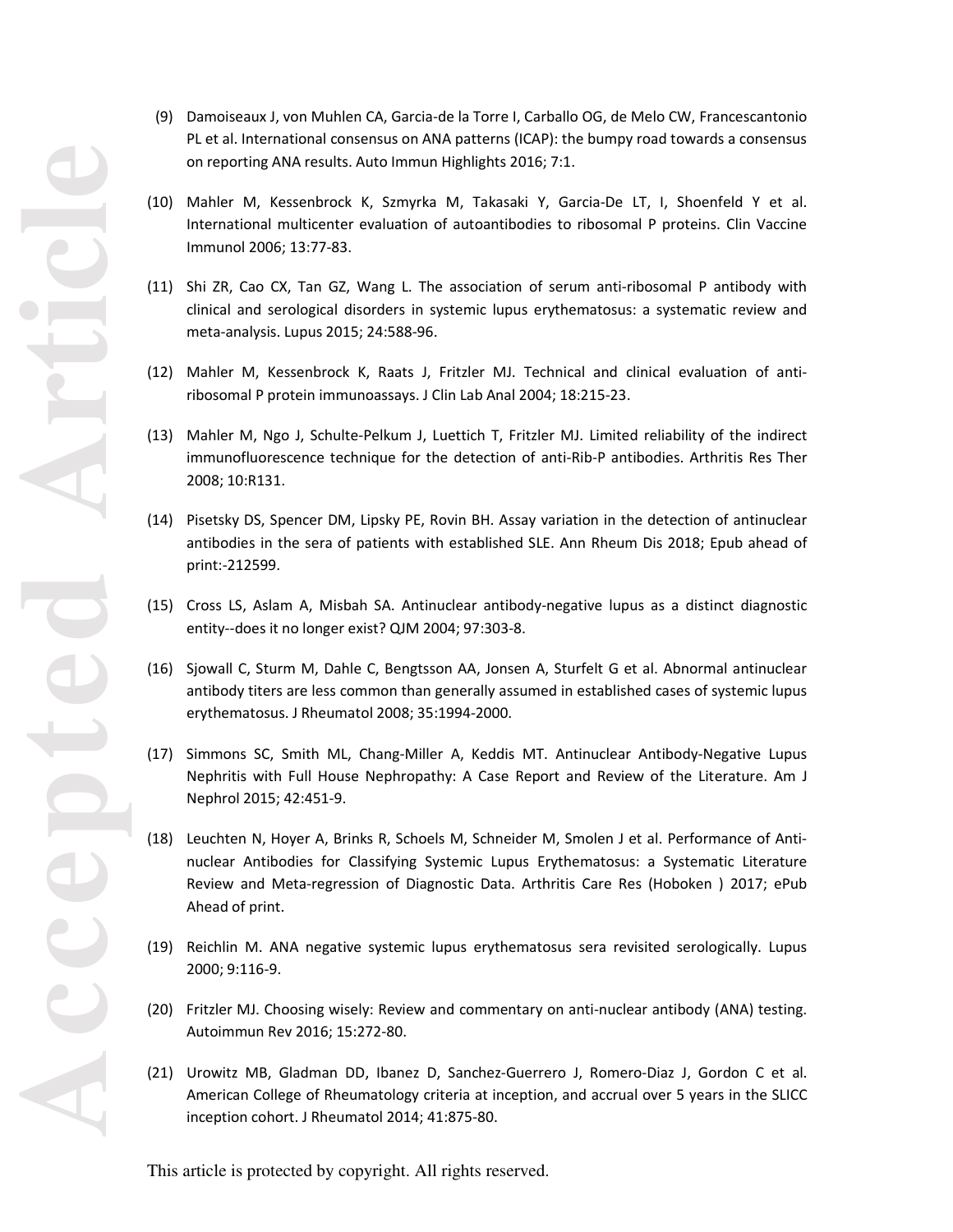- (22) Hanly JG, O'Keeffe AG, Su L, Urowitz MB, Romero-Diaz J, Gordon C et al. The frequency and outcome of lupus nephritis: results from an international inception cohort study. Rheumatology (Oxford) 2016; 55:252-62.
- (23) Isenberg DA, Ramsey-Goldman R, Gladman D, Hanly JG. The Systemic Lupus International Collaborating Clinics (SLICC) group - it was 20 years ago today. Lupus 2011; 20:1426-32.
- (24) Tan EM, Feltkamp TEW, Smolen JS, Butcher B, Dawkins R, Fritzler MJ et al. Range of antinuclear antibodies in "healthy" individuals. Arthritis Rheum 1997; 40:1601-11.
- (25) Fritzler MJ, Hanson C, Miller J, Eystathioy T. Specificity of autoantibodies to SS-A/Ro on a transfected and overexpressed human 60 kDa Ro autoantigen substrate. J Clin Lab Anal 2002; 16:103-8.
- (26) Keech CL, Howarth S, Coates T, Rischmueller M, McCluskey J, Gordon TP. Rapid and sensitive detection of anti-Ro (SS-A) antibodies by indirect immunofluorescence of 60 kDa Ro HEp-2 transfectants. Pathology 1996; 28:54-7.
- (27) Choi MY, Clarke AE, St PY, Hanly JG, Urowitz MB, Romero-Diaz J et al. The prevalence and determinants of anti-DFS70 autoantibodies in an international inception cohort of systemic lupus erythematosus patients. Lupus 2017; 26:1051-9.
- (28) Hanly JG, Urowitz MB, Siannis F, Farewell V, Gordon C, Bae SC et al. Autoantibodies and neuropsychiatric events at the time of systemic lupus erythematosus diagnosis: Results from an international inception cohort study. Arthritis Rheum 2008; 58:843-53.
- (29) Chan EK, Damoiseaux J, de Melo CW, Carballo OG, Conrad K, Francescantonio PL et al. Report on the second International Consensus on ANA Pattern (ICAP) workshop in Dresden 2015. Lupus 2016; 25:797-804.
- (30) Gladman DD, Chalmers A, Urowitz MB. Systemic lupus erythematosus with negative LE cells and antinuclear factor. J Rheumatol 1978; 5:142-7.
- (31) Maddison PJ, Provost TT, Reichlin M. Serological findings in patients with "ANA-negative" systemic lupus erythematosus. Medicine (Baltimore) 1981; 60:87-94.
- (32) Fernandez M, Alarcon GS, Calvo-Alen J, Andrade R, McGwin G, Jr., Vila LM et al. A multiethnic, multicenter cohort of patients with systemic lupus erythematosus (SLE) as a model for the study of ethnic disparities in SLE. Arthritis Rheum 2007; 57:576-84.
- (33) Feldman CH, Hiraki LT, Liu J, Fischer MA, Solomon DH, Alarcon GS et al. Epidemiology and sociodemographics of systemic lupus erythematosus and lupus nephritis among US adults with Medicaid coverage, 2000-2004. Arthritis Rheum 2013; 65:753-63.
- (34) Barnett EV, NORTH AF, Jr., Condemi JJ, Jacox RF, Vaughan JH. Antinuclear factors in systemic lupus erythematosus and rheumatoid arthritis. Ann Intern Med 1965; 63:100-8.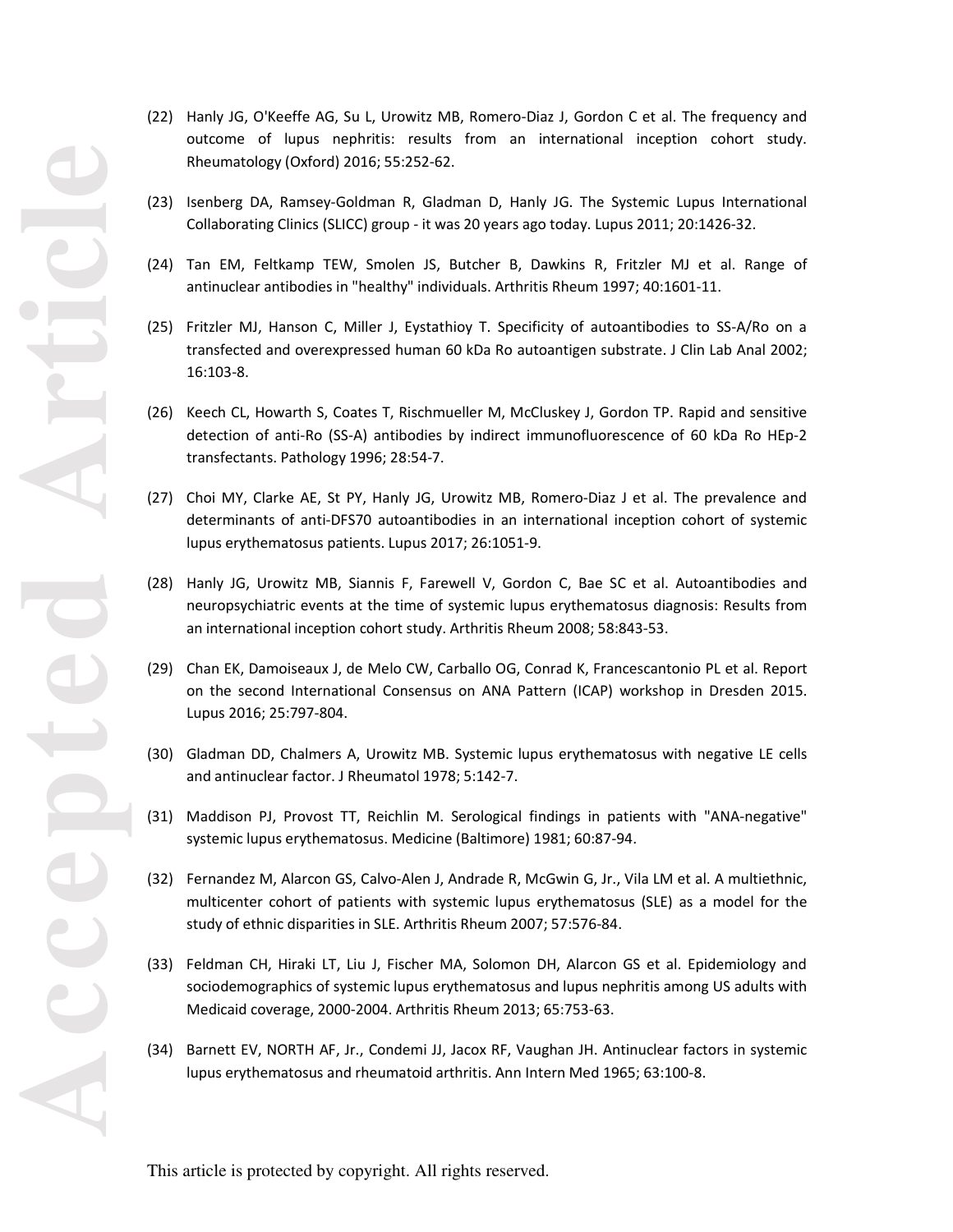- (35) Weisbart RH, Colburn K. Effect of Corticosteroids on serum antinuclear antibodies in man. Immunopharmacology 1984; 8:97-101.
- (36) Lindholm C, Borjesson-Asp K, Zendjanchi K, Sundqvist AC, Tarkowski A, Bokarewa M. Longterm Clinical and Immunological Effects of Anti-CD20 Treatment in Patients with Refractory Systemic Lupus Erythematosus. J Rheumatol 2008; 35:826-33.
- (37) Bossuyt X, Meurs L, Mewis A, Marien G, Blanckaert N. Screening for autoantibodies to SS-A/Ro by indirect immunofluorescence using HEp-2000TM cells. Ann Clin Biochem 2000; 37:216-9.
- (38) Peene I, Van Ael W, Vandenbossche M, Vervaet T, Veys E, De Keyser F. Sensitivity of the HEp-2000 substrate for the detection of anti-SSA/Ro60 antibodies. Clin Rheumatol 2000; 19:291-5.
- (39) Sontheimer RD, Maddison PJ, Reichlin M, Jordon RE, Stastny P, Gilliam JN. Serologic and HLA associations in subacute cutaneous lupus erythematosus, a clinical subset of lupus erythematosus. Ann Intern Med 1982; 97:664-71.
- (40) Perez D, Gilburd B, Cabrera-Marante O, Martinez-Flores JA, Serrano M, Naranjo L et al. Predictive autoimmunity using autoantibodies: screening for anti-nuclear antibodies. Clin Chem Lab Med 2017; EPub ahead of print.
- (41) Worrall JG, Snaith ML, Batchelor JR, Isenberg DA. SLE: a rheumatological view. Analysis of the clinical features, serology and immunogenetics of 100 SLE patients during long-term follow-up. Q J Med 1990; 74:319-30.
- (42) Compagno M, Jacobsen S, Rekvig OP, Truedsson L, Heegaard NH, Nossent J et al. Low diagnostic and predictive value of anti-dsDNA antibodies in unselected patients with recent onset of rheumatic symptoms: results from a long-term follow-up Scandinavian multicentre study. Scand J Rheumatol 2013; 42:311-6.
- (43) Baronaite R, Engelhart M, Mork HT, Thamsborg G, Slott JH, Stender S et al. A comparison of anti-nuclear antibody quantification using automated enzyme immunoassays and immunofluorescence assays. Autoimmune Dis 2014; 2014:534759.
- (44) Lindstedt G, Lundberg PA, Westberg G, Kaijser B. S.L.E. nephritis with positive tests for antibodies against native D.N.A. but negative tests for antinuclear antibodies. Lancet 1977; 2:135.
- (45) Morris CN, Calobrisi SD, Matteson EL. Antinuclear antibody negative lupus associated with dystrophic calcification. J Rheumatol 1998; 25:825-6.
- (46) Zhao M. ANA-Negative Presentation of SLE in Man with Severe Autoimmune Neutropenia. Case Rep Med 2016; 2016:6853936. doi: 10.1155/2016/6853936. Epub;%2016 Dec;%19.:6853936.
- (47) Compagno M, Rekvig OP, Bengtsson AA, Sturfelt G, Heegaard NH, Jonsen A et al. Clinical phenotype associations with various types of anti-dsDNA antibodies in patients with recent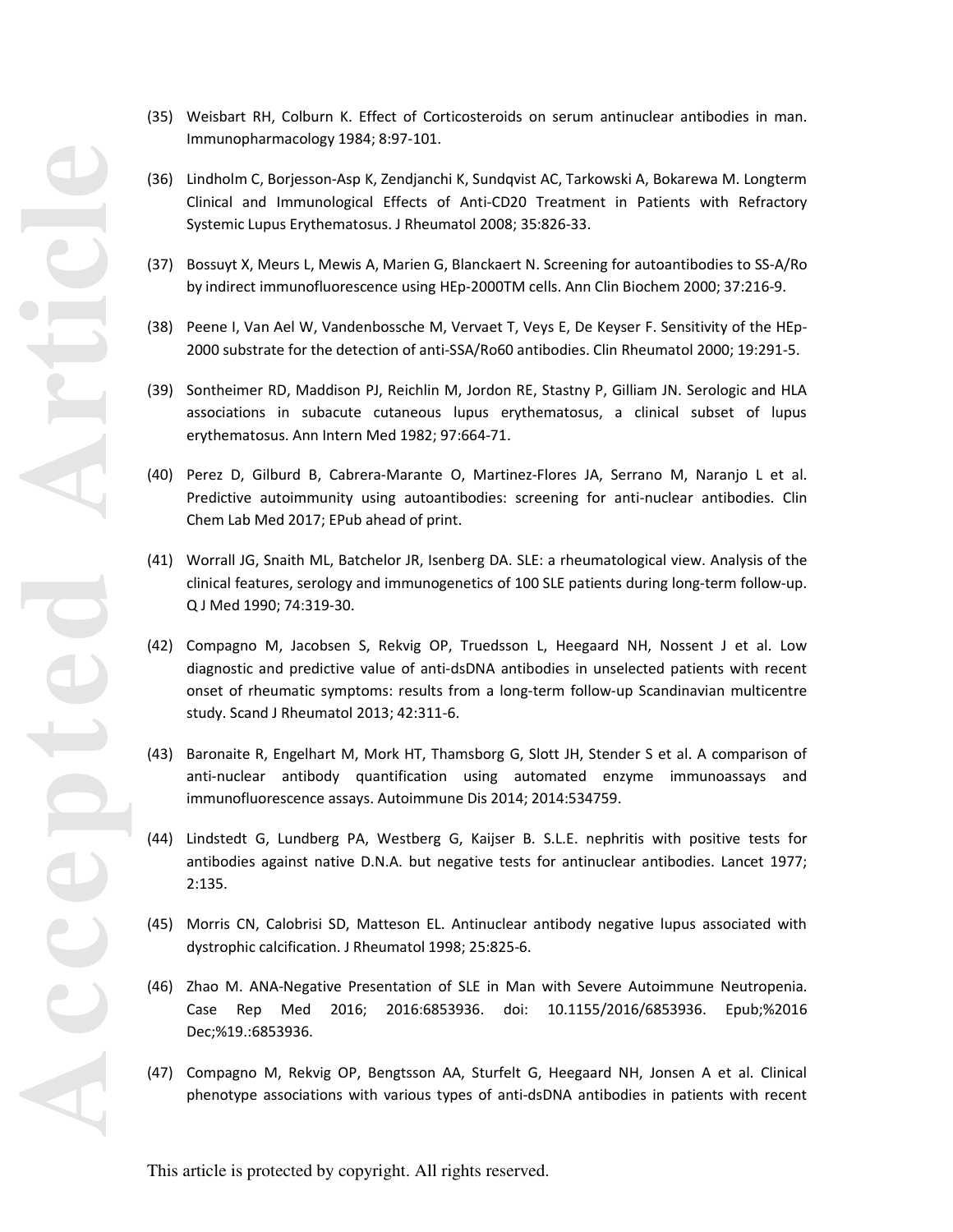onset of rheumatic symptoms. Results from a multicentre observational study. Lupus Sci Med 2014; 1:e000007.

- (48) Choi MY, Barber MR, Barber CE, Clarke AE, Fritzler MJ. Preventing the development of SLE: identifying risk factors and proposing pathways for clinical care. Lupus 2016; 25:838-49.
- (49) Stockwell T, Butt P, Beirness D, Gliksman L, Paradis C. The basis for Canada's new low-risk drinking guidelines: a relative risk approach to estimating hazardous levels and patterns of alcohol use. Drug Alcohol Rev 2012; 31:126-34.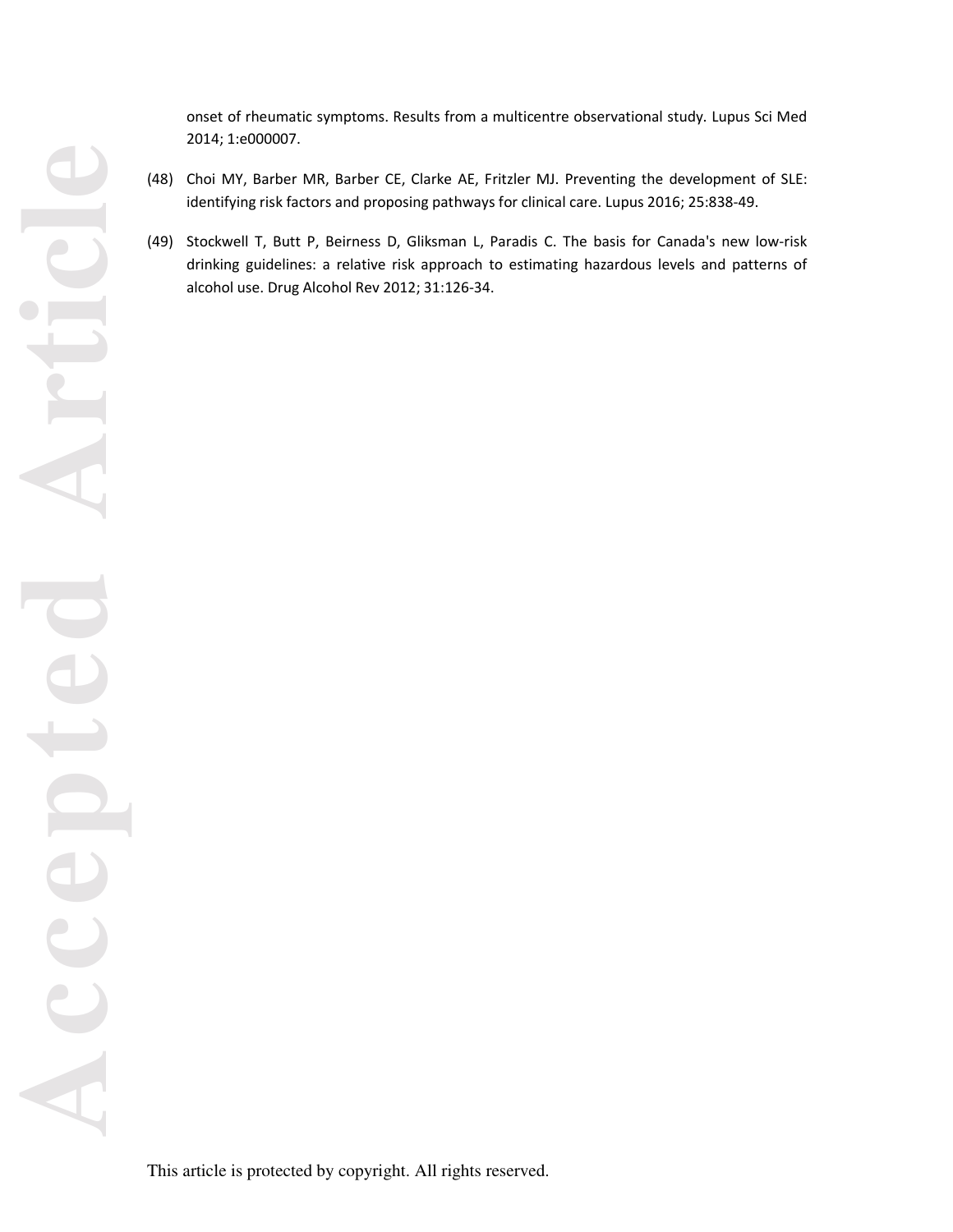**Table 1. Baseline demographic, clinical and autoantibody profiles of ANA-positive (presence of any nuclear IIF pattern), anti-cellular antibody (ACA)-negative (no IIF pattern), and isolated cytoplasmic/mitotic (CMP) groups** 

|                           | ANA+               | ACA-                | Isolated            | Difference (95% CI)        |                           |                            |
|---------------------------|--------------------|---------------------|---------------------|----------------------------|---------------------------|----------------------------|
|                           |                    |                     | CMP#                |                            |                           |                            |
|                           | $n = 1049$         | $n=71$              | $n=17$              | ANA+ and<br>ACA-           | ANA+ and<br><b>CMP</b>    | <b>ACA- and CMP</b>        |
| <b>Demographics</b>       |                    |                     |                     |                            |                           |                            |
| Age at diagnosis, year,   | $34.7*$            | 40.9*               | 35.8                | $-6.2$ ( $-9.4$ , $-2.9$ ) | $-1$ (-7.5, 5.4)          | $5.1(-2.4, 12.7)$          |
| mean                      |                    |                     |                     |                            |                           |                            |
| Female, %                 | 89.7               | 90.1                | 100                 | $-0.4$ ( $-7.6$ , 6.7)     | $-10.3$ ( $-24.8$ , 4.2)  | $-9.9$ ( $-24.2$ , 4.5)    |
| Post-secondary education, | 66.7*              | $76.1$ <sup>+</sup> | $31.3^{\dagger} *$  | $-9.5$ ( $-20.1$ , 1.2)    | 35.4 (12.5, 58.3)         | 44.9 (20, 69.8)            |
| % attended                |                    |                     |                     |                            |                           |                            |
| Disease duration, years   | 0.47               | 0.42                | 0.35                | $0.05$ (-0.03, 0.14)       | $0.12$ (-0.05, 0.29)      | $0.07$ (-0.12, 0.25)       |
| Race/ethnicity, %         |                    |                     |                     |                            |                           |                            |
| Asian                     | $23.2*$            | $4.2*$              | 11.8                | 19 (13.7, 24.3)            | $11.5$ (-4.1, 27)         | $-7.5$ ( $-23.6$ , $8.5$ ) |
| African descendant        | $16.2*$            | $7.0*$              | 5.9                 | $9.2$ (2.8, 15.5)          | $10.3$ (-1.1, 21.7)       | $1.2$ (-11.5, 13.8)        |
| Hispanic                  | 3.4                | 2.8                 | 0                   | $0.5$ (-3.5, 4.5)          | $3.4$ (-5.2, 11.9)        | $2.8(-1, 6.7)$             |
| Caucasian                 | $52.4^{\dagger} *$ | $84.5*$             | $76.5$ <sup>†</sup> | $-32.1$ $(-41.1, -23.2)$   | $-24.1$ ( $-44.5, -3.7$ ) | 8 (-13.8, 29.9)            |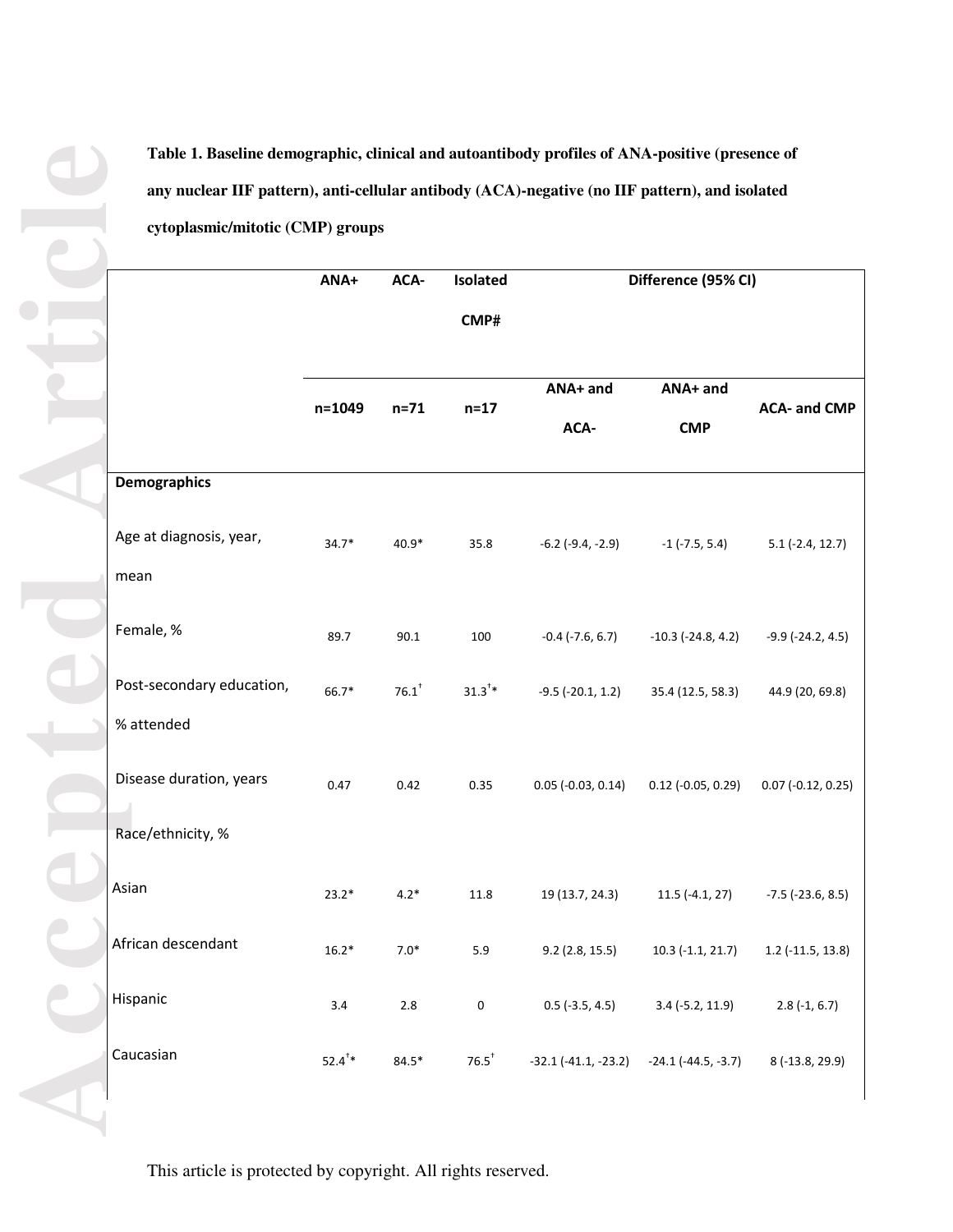| Other                        | 4.8       | 1.4          | 5.9                | $3.4(-1.6, 8.4)$           | $-1.1$ ( $-12.3$ , $10.2$ )  | $-4.5$ ( $-16, 7$ )          |
|------------------------------|-----------|--------------|--------------------|----------------------------|------------------------------|------------------------------|
| Smoking status, %            |           |              |                    |                            |                              |                              |
| Current smoker               | $15.1\,$  | 21.9         | 18.8               | $-6.8$ $(-17.1, 3.6)$      | $-3.7$ ( $-22.9$ , 15.6)     | $3.1$ (-18.5, 24.8)          |
| Former smoker                | 21.1      | 26.6         | 25                 | $-5.5$ ( $-16.6$ , $5.6$ ) | $-3.9$ ( $-25.3$ , 17.5)     | $1.6$ (-22.3, 25.4)          |
| High alcohol use, %          | $1.5\,$   | $1.5\,$      | $\pmb{0}$          | $0(-3, 3)$                 | $1.5$ (-4.6, 7.5)            | $1.5$ (-4.7, 7.6)            |
| Hypertension, %              | $32.6*$   | $29.6^{+}$   | $58.8^{\dagger} *$ | $3(-8, 14)$                | $-26.2$ ( $-49.8$ , $-2.7$ ) | $-29.2$ ( $-54.9$ , $-3.6$ ) |
| Nephritis at enrollment, %   | 28.7      | 26.6         | 50                 | $2.1(-9, 13.3)$            | $-21.3$ (-46, 3.4)           | $-23.4$ ( $-50.2$ , 3.3)     |
| Proteinuria at enrollment, % | 4.5       | 3.3          | 12.5               | $1.2$ (-3.4, 5.9)          | $-8$ ( $-24.3, 8.3$ )        | $-9.2$ ( $-26, 7.6$ )        |
| # ACR criteria, mean         | 4.8       | 4.7          | 4.7                | $0.1 (-0.1, 0.4)$          | $0.1 (-0.4, 0.6)$            | $0(-0.5, 0.5)$               |
| SLEDAI-2K score, mean        | $5.4*$    | $4.1*$       | $5.4\,$            | 1.3(0, 2.6)                | $0(-2.7, 2.6)$               | $-1.3$ ( $-3.8$ , 1.1)       |
| Neurological                 | $0.3\,$   | 0.3          | $\pmb{0}$          | $-0.1$ ( $-0.5$ , 0.3)     | $0.3$ (-0.5, 1)              | $0.3$ (-0.5, 1.2)            |
| Mucocutaneous                | $1.1\,$   | $\mathbf{1}$ | $1.3\,$            | $0.1$ (-0.4, 0.5)          | $-0.1$ $(-1.1, 0.8)$         | $-0.2$ $(-1, 0.6)$           |
| Musculoskeletal              | $0.8\,$   | $0.7\,$      | $1.3\,$            | $0.1 (-0.3, 0.5)$          | $-0.4$ $(-1.3, 0.4)$         | $-0.5$ ( $-1.4$ , 0.4)       |
| Renal                        | $1.4\,$   | $0.7\,$      | $1.8\,$            | $0.7(-0.1, 1.5)$           | $-0.4$ $(-2, 1.2)$           | $-1.1$ ( $-2.5$ , 0.4)       |
| Serositis                    | $0.1\,$   | $0.1\,$      | $\pmb{0}$          | $0(-0.1, 0.1)$             | $0.1 (-0.1, 0.3)$            | $0.1 (-0.2, 0.4)$            |
| Constitutional               | $\pmb{0}$ | $\mathbf 0$  | $\pmb{0}$          | 0(0, 0.1)                  | $0(-0.1, 0.1)$               | 0(0, 0.1)                    |
| Immunological                | $1.6*$    | $1.1*$       | $1.1\,$            | 0.5(0.1, 0.9)              | $0.5$ (-0.4, 1.3)            | $0(-0.9, 0.8)$               |
| Hematological                | $0.1\,$   | $\pmb{0}$    | $\pmb{0}$          | 0.1(0, 0.1)                | $0.1 (-0.1, 0.3)$            | $0(-0.1, 0.1)$               |
|                              |           |              |                    |                            |                              |                              |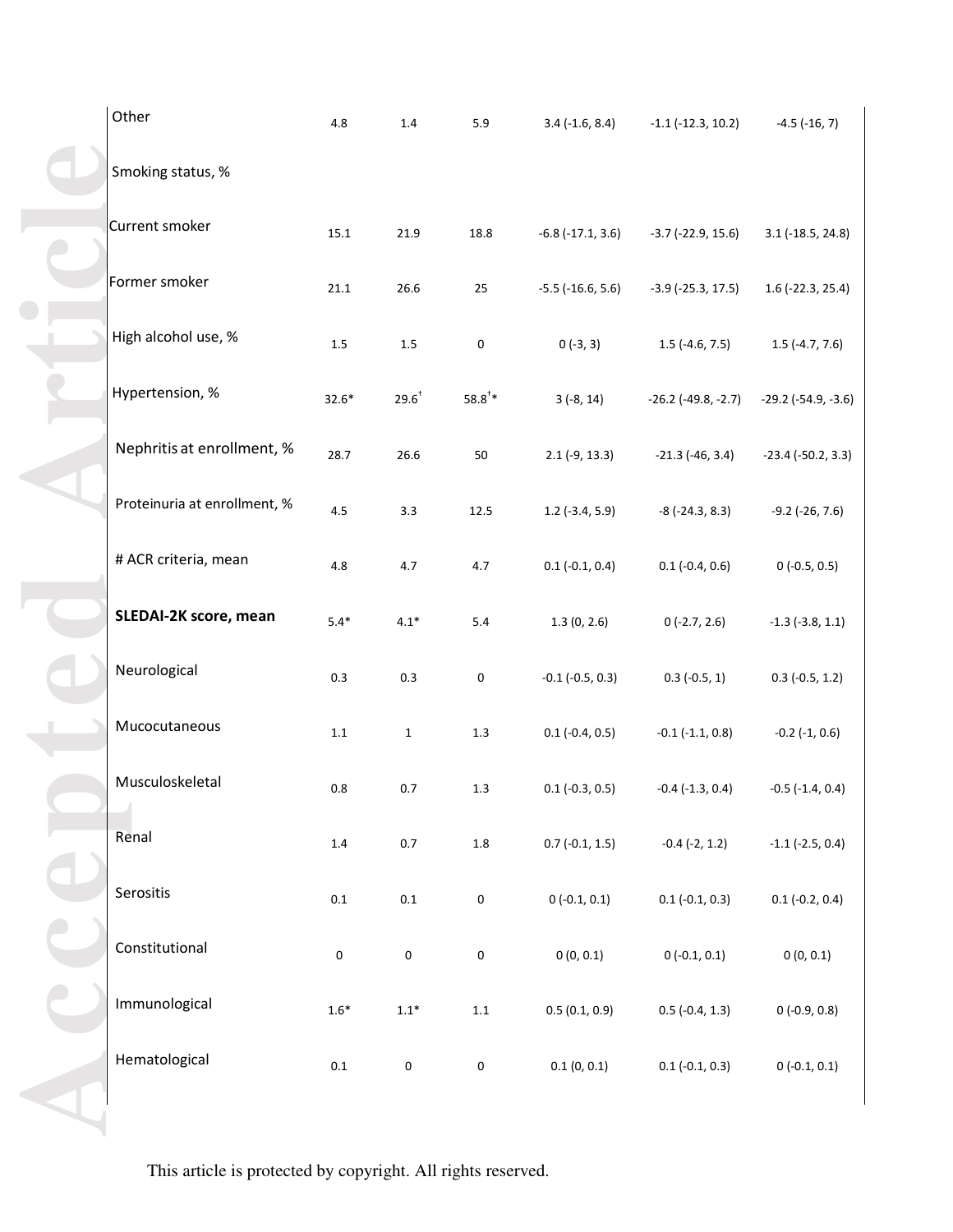**Medications, % ever used**

| Glucocorticoids                 | 80.6    | 74.6        | 82.4       | $6(-4.4, 16.4)$         | $-1.7$ (-20, 16.6)       | $-7.7$ ( $-28.5$ , 13.1)     |
|---------------------------------|---------|-------------|------------|-------------------------|--------------------------|------------------------------|
| High dose of<br>glucocorticoids | 42.3    | 46.5        | 58.8       | $-4.2$ ( $-16.1, 7.8$ ) | $-16.5$ ( $-40.1, 7.1$ ) | $-12.3$ ( $-38.5$ , 13.8)    |
| Antimalarials                   | 74.3    | 69          | 52.9       | $5.2$ (-5.8, 16.3)      | $21.3$ (-2.6, 45.2)      | $16.1$ (-10, 42.1)           |
| Immunosuppressants              | $43.7*$ | $23.9^{4*}$ | $58.8^{+}$ | 19.7 (9.3, 30.1)        | $-15.2$ ( $-38.7, 8.4$ ) | $-34.9$ ( $-60.3$ , $-9.5$ ) |
| Autoantibodies, %               |         |             |            |                         |                          |                              |
| dsDNA                           | $28.4*$ | $11.3*$     | 17.7       | 17.2 (9.3, 25)          | $10.8$ (-7.5, 29.1)      | $-6.4$ ( $-25.9$ , 13.2)     |
| <b>PCNA</b>                     | $7.3$   | $1.4\,$     | 11.8       | $5.9(-0.2, 12)$         | $-4.4$ $(-19.8, 11)$     | $-10.4$ ( $-25.9$ , 5.2)     |
| Ribosomal-P                     | $16.1*$ | $5.6*$      | 11.8       | 10.5(4.7, 16.3)         | 4.3 (-11.1, 19.8)        | $-6.1$ $(-22.4, 10.1)$       |
| Ro52/TRIM21                     | $35.9*$ | $21.1*$     | 23.5       | 14.8 (4.9, 24.7)        | 12.4 (-8, 32.8)          | $-2.4$ ( $-24.7$ , 19.9)     |
| SSA/Ro60                        | $47.3*$ | $22.5*$     | 29.4       | 24.7 (14.6, 34.9)       | 17.9 (-4, 39.7)          | $-6.9$ ( $-30.6$ , 16.9)     |
| SSB/La                          | $15.9*$ | $5.6*$      | 11.8       | 10.3(4.5, 16.1)         | 4.2 (-11.3, 19.6)        | $-6.1$ $(-22.4, 10.1)$       |
| Sm                              | $24.7*$ | $5.7*$      | 11.8       | 19 (12.9, 25)           | 12.9 (-2.6, 28.5)        | $-6.1$ ( $-22.3$ , 10.2)     |
| U1-RNP                          | $32.4*$ | $11.3*$     | 11.8       | 21.1 (13.3, 29)         | $20.6$ (-1.7, 43)        | $-0.5$ ( $-17.5$ , 16.5)     |
| Lupus Anticoagulant             | 20.8    | 20.6        | $6.7\,$    | $0.1$ (-10.2, 10.5)     | 14.1 (-6.5, 34.7)        | 14 (-2.1, 30.1)              |
| Anti-cardiolipin                | 12.6    | $11.1\,$    | $12.5\,$   | $1.5$ (-6.6, 9.5)       | $0.1$ (-16.3, 16.4)      | $-1.4$ ( $-19.4$ , $16.6$ )  |
| Anti-ß2glycoprotein1            | 15      | 15.9        | 12.5       | $0.8$ (-10.1, 8.5)      | 2.5 (-13.8, 18.9)        | 3.4 (-15.2, 21.9)            |
|                                 |         |             |            |                         |                          |                              |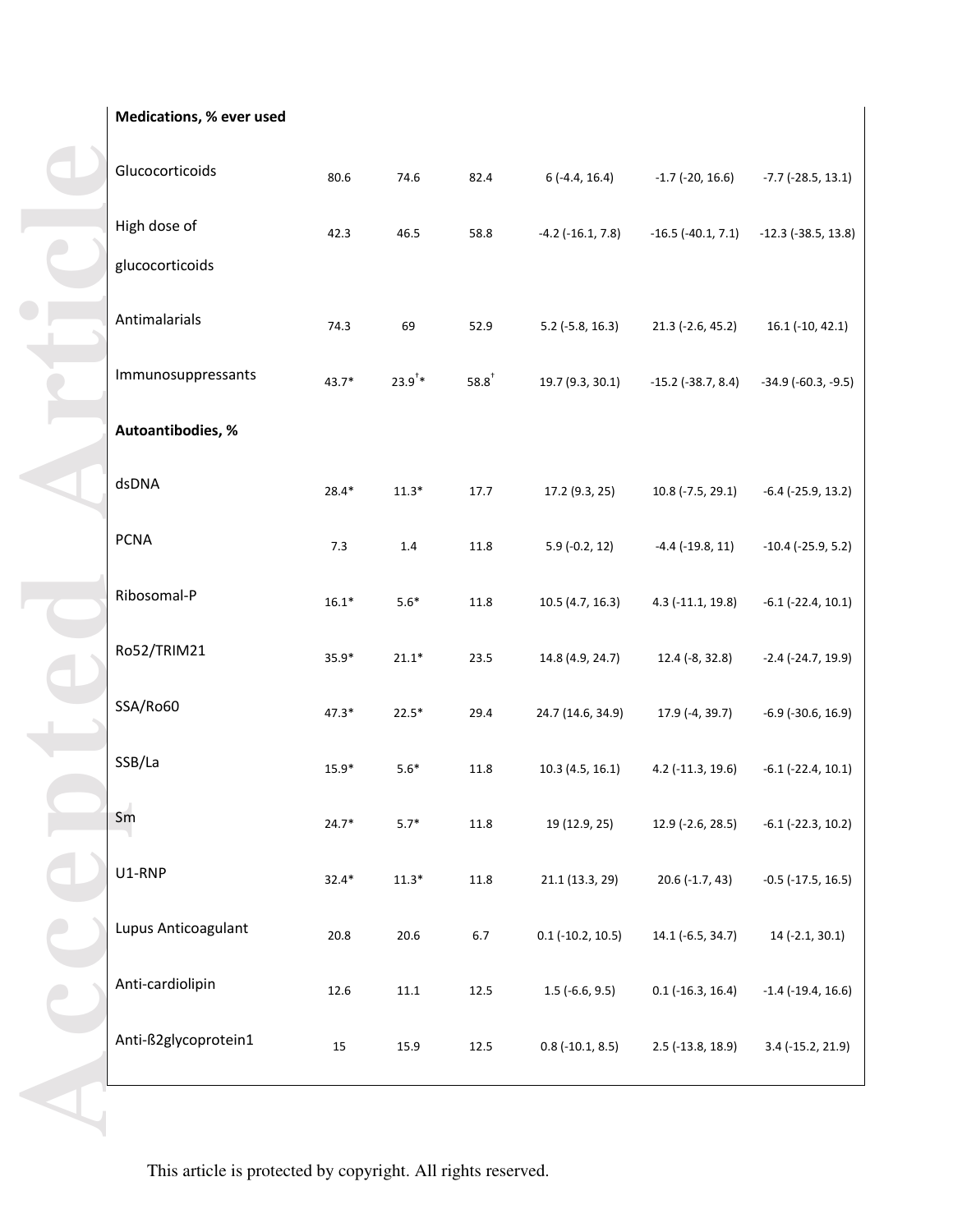#Some predictors had a small portion of missing values - where these occurred, the observations were excluded from the relevant analysis. In particular, for the small group of patients with isolated CMP, the data included 1 missing value for education, smoking status, nephritis, proteinuria, #ACR criteria, anti-cardiolipin, anti-beta2glycoprotein 1, and 2 missing values for high alcohol use and lupus anticoagulant

†, \*, or in combinaƟon: values with the same superscript are significantly different from each other, i.e. †\* is different from† and \*, but † and \*are not.

**Abbreviations:** ACR, American College of Rheumatology; ANA, anti-nuclear antibody; dsDNA, double stranded DNA; IIF, indirect immunofluorescence; PCNA, proliferating cell nuclear antigen; RNP, ribonucleoprotein; SLE, systemic lupus erythematosus; SLEDAI, SLE disease activity index; Sm, Smith (U2-U6 RNP); SSA, Sjögren's syndrome antigen A; SSB, Sjögren's syndrome antigen B; TRIM 21, tripartite motif 21; yr, years.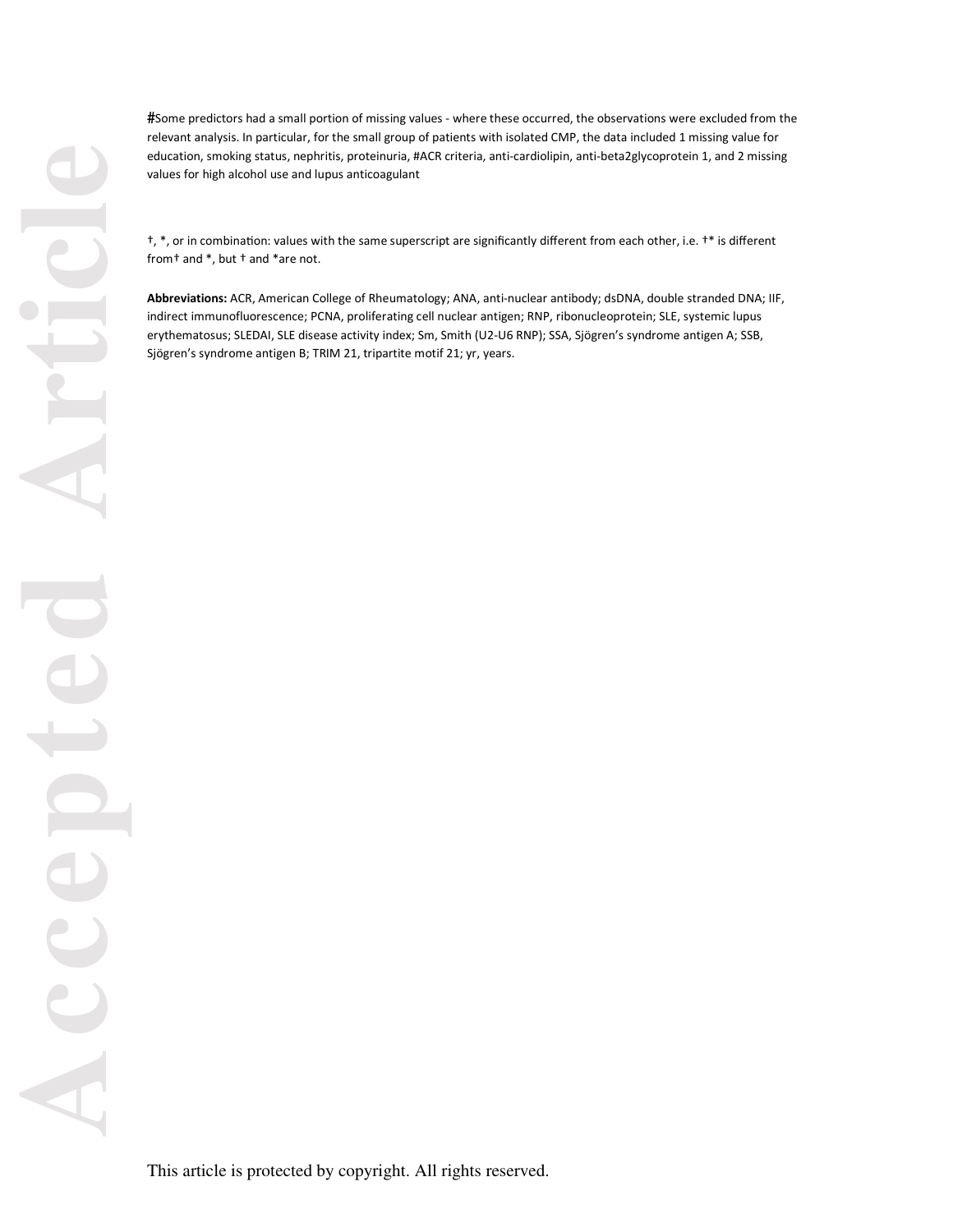**Accepted Article**

**Table 2. Univariable and multivariable analysis of demographic, clinical, and serologic profiles of anti-cellular antibody(ACA)-negative versus ANA-positive combined with isolated cytoplasmic/mitotic patterns (CMP)** 

|                                  | ACA- vs ANA+ or Isolated CMP |                           |  |  |
|----------------------------------|------------------------------|---------------------------|--|--|
|                                  | Univariate model             | <b>Multivariate model</b> |  |  |
|                                  | <b>Odds ratio</b>            | <b>Odds ratio</b>         |  |  |
|                                  | 95% CI                       | 95% CI                    |  |  |
| <b>Demographics</b>              |                              |                           |  |  |
| Age at diagnosis, year           | $1.03(1.01, 1.05)^*$         | $1.02$ (1.00, 1.04)*      |  |  |
| Female, %                        | 1.03 (0.46, 2.31)            |                           |  |  |
| Post-secondary educ., % attended | 1.63 (0.92, 2.91)            |                           |  |  |
| Disease duration, years          | 0.66(0.32, 1.34)             |                           |  |  |
| Race/ethnicity, %                |                              |                           |  |  |
| Asian                            | $0.15(0.05, 0.47)^*$         |                           |  |  |
| African descendants              | $0.40(0.16, 1.00)*$          |                           |  |  |
| Hispanic                         | 0.85(0.20, 3.60)             |                           |  |  |
| Caucasian                        | 4.88 (2.54, 9.38)*           | 3.53 (1.77, 7.03)*        |  |  |
| Other                            | 0.28(0.38, 2.07)             |                           |  |  |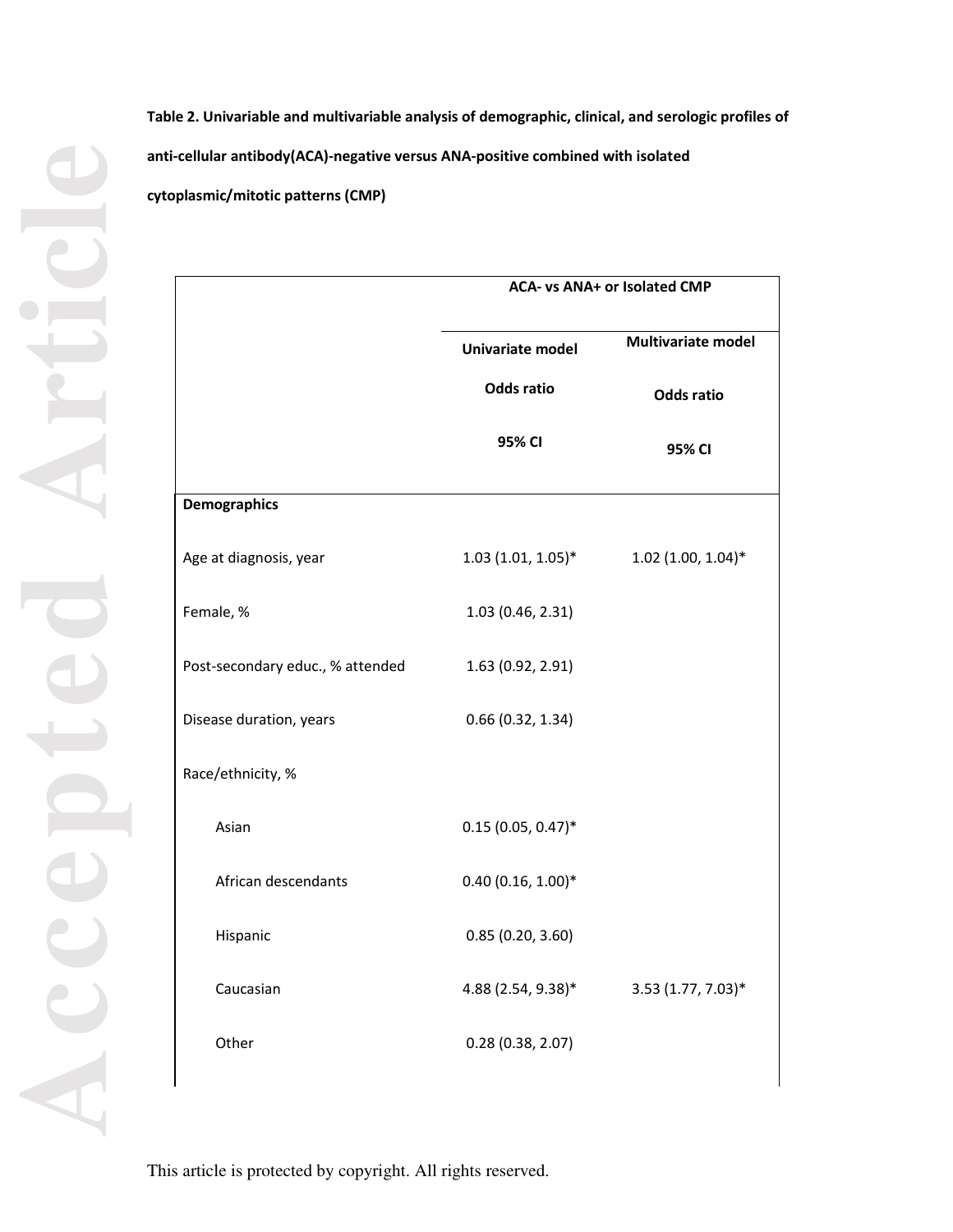# Smoking status, %

| Current smoker                   | 1.57 (0.85, 2.90)    |
|----------------------------------|----------------------|
| Former smoker                    | 1.35 (0.76, 2.39)    |
| High alcohol use                 | 1.04 (0.14, 8.00)    |
| Hypertension                     | 0.85(0.50, 1.44)     |
| Nephritis at enrollment, %       | 0.88(0.50, 1.56)     |
| Proteinuria at enrollment, %     | 0.70(0.17, 2.95)     |
| # ACR criteria, mean             | 0.89(0.69, 1.14)     |
| SLEDAI-2K score, mean            | $0.94(0.89, 1.00)*$  |
| Neurological                     | 1.03 (0.90, 1.18)    |
| Mucocutaneous                    | 0.98(0.85, 1.12)     |
| Musculoskeletal                  | 0.97(0.84, 1.14)     |
| Renal                            | 0.91(0.81, 1.01)     |
| Serositis                        | 1.12 (0.72, 1.75)    |
| Constitutional                   | 0.37(0.05, 2.73)     |
| Immunological                    | $0.82$ (0.69, 0.96)* |
| Hematological                    | 0.41(0.13, 1.27)     |
| <b>Medications, % ever using</b> |                      |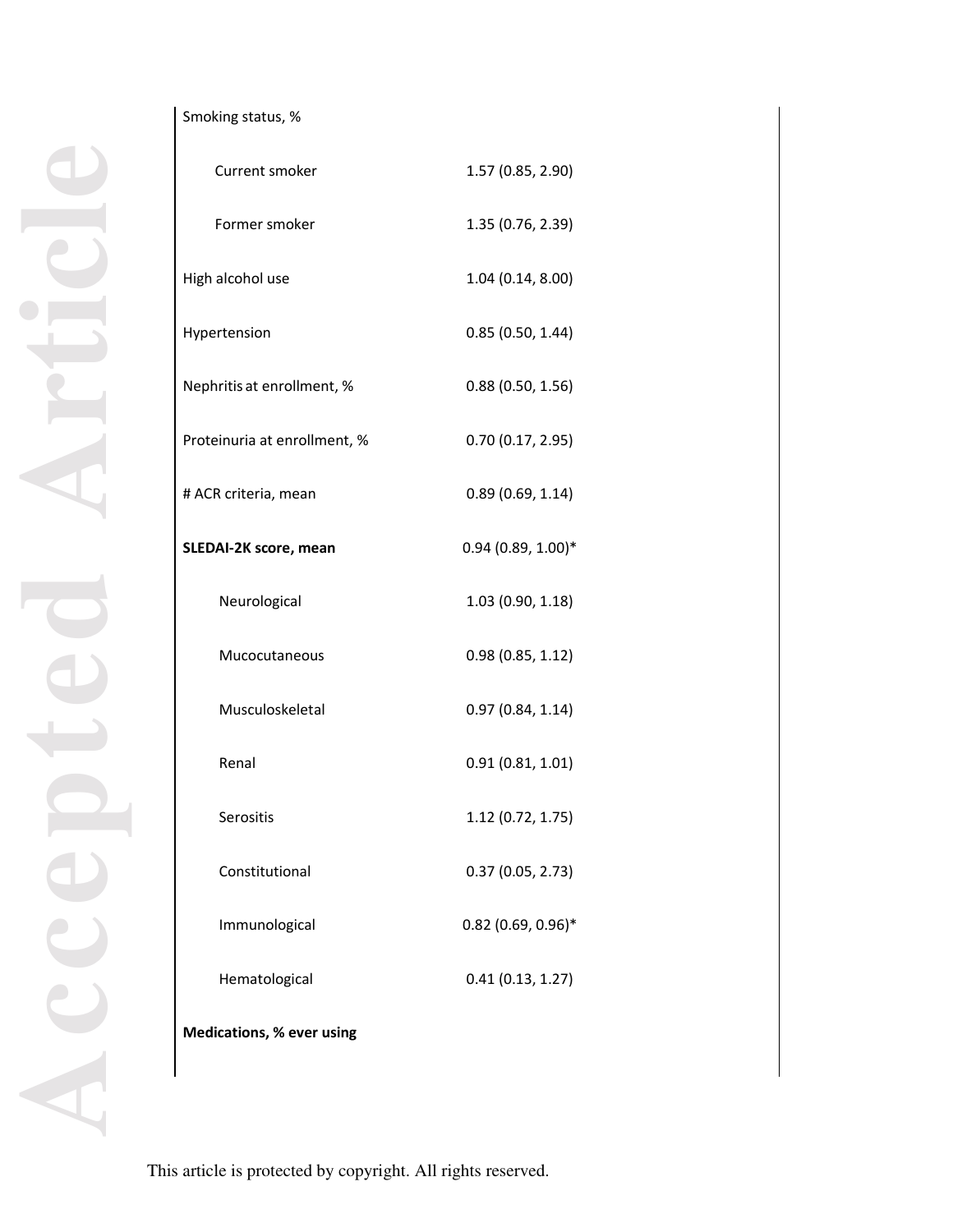| Glucocorticoids               | 0.71(0.40, 1.23)      |                       |
|-------------------------------|-----------------------|-----------------------|
| High doses of glucocorticoids | 1.17 (0.72, 1.90)     | 2.39 (1.39, 4.12)*    |
| Antimalarials                 | 0.79(0.47, 1.32)      |                       |
| Immunosuppressants/biologics  | $0.40(0.23, 0.70)$ *  | $0.35(0.19, 0.64)$ *  |
|                               |                       |                       |
| Autoantibodies, %             |                       |                       |
| dsDNA                         | $0.32$ (0.15, 0.68)*  |                       |
| <b>PCNA</b>                   | 0.18(0.02, 1.30)      |                       |
| Ribosomal-P                   | $0.31(0.11, 0.87)$ *  |                       |
| Ro52/TRIM21                   | $0.48(0.27, 0.86)$ *  |                       |
| SSA/Ro60                      | $0.33(0.19, 0.58)$ *  | $0.41$ (0.23, 0.74) * |
| SSB/La                        | $0.32$ (0.11, 0.88) * |                       |
| Sm                            | $0.19(0.07, 0.52)$ *  |                       |
| U1-RNP                        | $0.27$ (0.13, 0.57) * | $0.43$ (0.20, 0.93)*  |
| Lupus Anticoagulant           | 1.00 (0.54, 1.88)     |                       |
| Anti-cardiolipin              | 0.87(0.39, 1.95)      |                       |
| Anti-ß2glycoprotein1          | 1.07(0.53, 2.15)      |                       |
|                               |                       |                       |

\*Denotes an odds ratio that is statistically significant